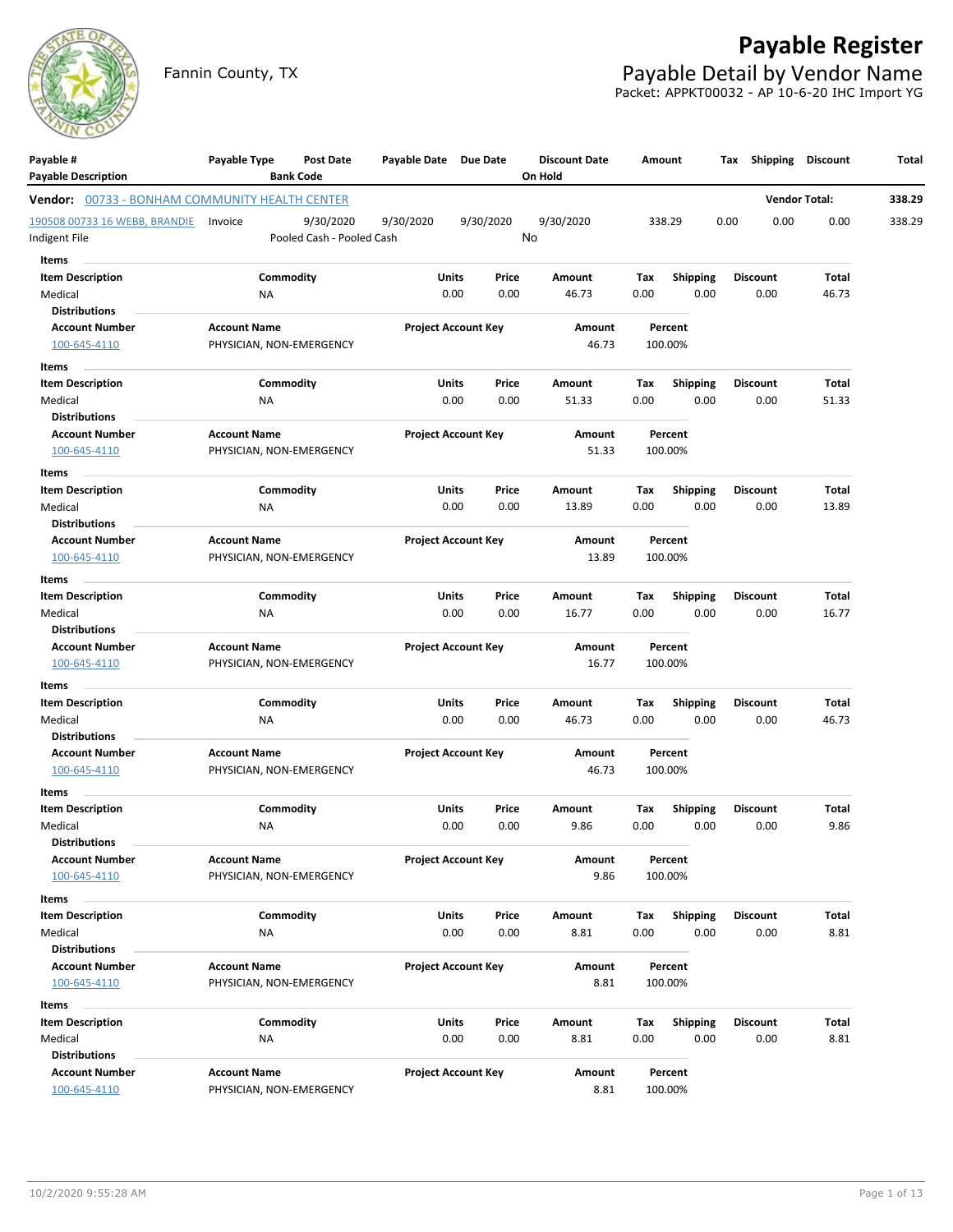| Items<br><b>Item Description</b><br>Commodity<br>Total<br>Units<br>Price<br>Amount<br>Tax<br><b>Shipping</b><br><b>Discount</b><br>Medical<br>0.00<br>0.00<br>0.00<br>11.19<br>0.00<br>0.00<br>11.19<br>ΝA<br><b>Distributions</b><br><b>Account Number</b><br><b>Account Name</b><br><b>Project Account Key</b><br>Amount<br>Percent<br>11.19<br>100.00%<br>100-645-4110<br>PHYSICIAN, NON-EMERGENCY<br>Items<br>Commodity<br><b>Item Description</b><br>Units<br>Price<br>Amount<br>Tax<br><b>Shipping</b><br><b>Discount</b><br>Total<br>0.00<br>0.00<br>8.31<br>0.00<br>0.00<br>0.00<br>8.31<br>Medical<br>ΝA<br><b>Distributions</b><br><b>Account Name</b><br><b>Project Account Key</b><br><b>Account Number</b><br>Amount<br>Percent<br>PHYSICIAN, NON-EMERGENCY<br>8.31<br>100.00%<br>100-645-4110<br>Items<br>Commodity<br>Units<br><b>Shipping</b><br><b>Item Description</b><br>Price<br>Amount<br>Tax<br><b>Discount</b><br>Total<br>13.22<br>13.22<br>Medical<br>0.00<br>0.00<br>0.00<br>0.00<br>0.00<br>ΝA<br><b>Distributions</b><br><b>Account Name</b><br><b>Project Account Key</b><br><b>Account Number</b><br>Amount<br>Percent<br>100-645-4110<br>PHYSICIAN, NON-EMERGENCY<br>13.22<br>100.00%<br>Items<br>Commodity<br>Units<br>Price<br>Total<br><b>Item Description</b><br>Amount<br>Tax<br><b>Shipping</b><br><b>Discount</b><br>0.00<br>0.00<br>9.86<br>Medical<br>NA<br>0.00<br>9.86<br>0.00<br>0.00<br><b>Distributions</b><br><b>Account Name</b><br><b>Project Account Key</b><br><b>Account Number</b><br>Amount<br>Percent<br>100-645-4110<br>PHYSICIAN, NON-EMERGENCY<br>9.86<br>100.00%<br>Items<br>Commodity<br><b>Item Description</b><br>Units<br>Price<br>Amount<br>Tax<br><b>Shipping</b><br><b>Discount</b><br>Total<br>0.00<br>33.27<br>Medical<br>NA<br>0.00<br>0.00<br>33.27<br>0.00<br>0.00<br><b>Distributions</b><br><b>Project Account Key</b><br><b>Account Number</b><br><b>Account Name</b><br>Amount<br>Percent<br>100-645-4110<br>PHYSICIAN, NON-EMERGENCY<br>33.27<br>100.00%<br>Items<br>Commodity<br><b>Item Description</b><br>Units<br>Total<br>Price<br>Amount<br>Tax<br><b>Shipping</b><br><b>Discount</b><br>0.00<br>9.86<br>9.86<br>Medical<br>0.00<br>0.00<br>0.00<br>0.00<br>ΝA<br><b>Distributions</b><br><b>Account Name</b><br><b>Project Account Key</b><br><b>Account Number</b><br>Amount<br>Percent<br>100-645-4110<br>PHYSICIAN, NON-EMERGENCY<br>9.86<br>100.00%<br>Items<br>Commodity<br>Units<br><b>Item Description</b><br>Price<br>Shipping<br><b>Discount</b><br>Total<br>Amount<br>Tax<br>0.00<br>0.00<br>2.92<br>0.00<br>0.00<br>0.00<br>2.92<br>Medical<br>ΝA<br><b>Distributions</b><br><b>Account Number</b><br><b>Account Name</b><br><b>Project Account Key</b><br>Amount<br>Percent<br>2.92<br>100-645-4110<br>PHYSICIAN, NON-EMERGENCY<br>100.00%<br>Items<br>Commodity<br><b>Item Description</b><br>Units<br>Price<br>Amount<br><b>Shipping</b><br><b>Discount</b><br>Total<br>Tax<br>0.00<br>0.00<br>0.00<br>0.00<br>46.73<br>Medical<br>NA<br>46.73<br>0.00<br><b>Distributions</b><br><b>Account Number</b><br><b>Account Name</b><br><b>Project Account Key</b><br>Percent<br>Amount<br>100-645-4110<br>PHYSICIAN, NON-EMERGENCY<br>46.73<br>100.00%<br><b>Vendor Total:</b><br>Vendor: 01205 - CONCORD NORTH TEXAS<br>9/30/2020<br>210905 01205 1 GARCIA, GERALD<br>9/30/2020<br>9/30/2020<br>9/30/2020<br>0.00<br>0.00<br>0.00<br>Invoice<br>54.41<br>No<br>Indigent File<br>Pooled Cash - Pooled Cash<br>Items | Payable #                  | Payable Type<br>Post Date | Payable Date Due Date | <b>Discount Date</b> | Amount | Tax Shipping | <b>Discount</b> | Total |
|----------------------------------------------------------------------------------------------------------------------------------------------------------------------------------------------------------------------------------------------------------------------------------------------------------------------------------------------------------------------------------------------------------------------------------------------------------------------------------------------------------------------------------------------------------------------------------------------------------------------------------------------------------------------------------------------------------------------------------------------------------------------------------------------------------------------------------------------------------------------------------------------------------------------------------------------------------------------------------------------------------------------------------------------------------------------------------------------------------------------------------------------------------------------------------------------------------------------------------------------------------------------------------------------------------------------------------------------------------------------------------------------------------------------------------------------------------------------------------------------------------------------------------------------------------------------------------------------------------------------------------------------------------------------------------------------------------------------------------------------------------------------------------------------------------------------------------------------------------------------------------------------------------------------------------------------------------------------------------------------------------------------------------------------------------------------------------------------------------------------------------------------------------------------------------------------------------------------------------------------------------------------------------------------------------------------------------------------------------------------------------------------------------------------------------------------------------------------------------------------------------------------------------------------------------------------------------------------------------------------------------------------------------------------------------------------------------------------------------------------------------------------------------------------------------------------------------------------------------------------------------------------------------------------------------------------------------------------------------------------------------------------------------------------------------------------------------------------------------------------------------------------------------------------------------------------------------------------------------------------------------------------------------------------------------------------------------------------------------------------------------------------------------------------------------------------------------------------------------------------------------------|----------------------------|---------------------------|-----------------------|----------------------|--------|--------------|-----------------|-------|
|                                                                                                                                                                                                                                                                                                                                                                                                                                                                                                                                                                                                                                                                                                                                                                                                                                                                                                                                                                                                                                                                                                                                                                                                                                                                                                                                                                                                                                                                                                                                                                                                                                                                                                                                                                                                                                                                                                                                                                                                                                                                                                                                                                                                                                                                                                                                                                                                                                                                                                                                                                                                                                                                                                                                                                                                                                                                                                                                                                                                                                                                                                                                                                                                                                                                                                                                                                                                                                                                                                                | <b>Payable Description</b> | <b>Bank Code</b>          |                       | On Hold              |        |              |                 |       |
|                                                                                                                                                                                                                                                                                                                                                                                                                                                                                                                                                                                                                                                                                                                                                                                                                                                                                                                                                                                                                                                                                                                                                                                                                                                                                                                                                                                                                                                                                                                                                                                                                                                                                                                                                                                                                                                                                                                                                                                                                                                                                                                                                                                                                                                                                                                                                                                                                                                                                                                                                                                                                                                                                                                                                                                                                                                                                                                                                                                                                                                                                                                                                                                                                                                                                                                                                                                                                                                                                                                |                            |                           |                       |                      |        |              |                 |       |
|                                                                                                                                                                                                                                                                                                                                                                                                                                                                                                                                                                                                                                                                                                                                                                                                                                                                                                                                                                                                                                                                                                                                                                                                                                                                                                                                                                                                                                                                                                                                                                                                                                                                                                                                                                                                                                                                                                                                                                                                                                                                                                                                                                                                                                                                                                                                                                                                                                                                                                                                                                                                                                                                                                                                                                                                                                                                                                                                                                                                                                                                                                                                                                                                                                                                                                                                                                                                                                                                                                                |                            |                           |                       |                      |        |              |                 |       |
|                                                                                                                                                                                                                                                                                                                                                                                                                                                                                                                                                                                                                                                                                                                                                                                                                                                                                                                                                                                                                                                                                                                                                                                                                                                                                                                                                                                                                                                                                                                                                                                                                                                                                                                                                                                                                                                                                                                                                                                                                                                                                                                                                                                                                                                                                                                                                                                                                                                                                                                                                                                                                                                                                                                                                                                                                                                                                                                                                                                                                                                                                                                                                                                                                                                                                                                                                                                                                                                                                                                |                            |                           |                       |                      |        |              |                 |       |
|                                                                                                                                                                                                                                                                                                                                                                                                                                                                                                                                                                                                                                                                                                                                                                                                                                                                                                                                                                                                                                                                                                                                                                                                                                                                                                                                                                                                                                                                                                                                                                                                                                                                                                                                                                                                                                                                                                                                                                                                                                                                                                                                                                                                                                                                                                                                                                                                                                                                                                                                                                                                                                                                                                                                                                                                                                                                                                                                                                                                                                                                                                                                                                                                                                                                                                                                                                                                                                                                                                                |                            |                           |                       |                      |        |              |                 |       |
|                                                                                                                                                                                                                                                                                                                                                                                                                                                                                                                                                                                                                                                                                                                                                                                                                                                                                                                                                                                                                                                                                                                                                                                                                                                                                                                                                                                                                                                                                                                                                                                                                                                                                                                                                                                                                                                                                                                                                                                                                                                                                                                                                                                                                                                                                                                                                                                                                                                                                                                                                                                                                                                                                                                                                                                                                                                                                                                                                                                                                                                                                                                                                                                                                                                                                                                                                                                                                                                                                                                |                            |                           |                       |                      |        |              |                 |       |
|                                                                                                                                                                                                                                                                                                                                                                                                                                                                                                                                                                                                                                                                                                                                                                                                                                                                                                                                                                                                                                                                                                                                                                                                                                                                                                                                                                                                                                                                                                                                                                                                                                                                                                                                                                                                                                                                                                                                                                                                                                                                                                                                                                                                                                                                                                                                                                                                                                                                                                                                                                                                                                                                                                                                                                                                                                                                                                                                                                                                                                                                                                                                                                                                                                                                                                                                                                                                                                                                                                                |                            |                           |                       |                      |        |              |                 |       |
|                                                                                                                                                                                                                                                                                                                                                                                                                                                                                                                                                                                                                                                                                                                                                                                                                                                                                                                                                                                                                                                                                                                                                                                                                                                                                                                                                                                                                                                                                                                                                                                                                                                                                                                                                                                                                                                                                                                                                                                                                                                                                                                                                                                                                                                                                                                                                                                                                                                                                                                                                                                                                                                                                                                                                                                                                                                                                                                                                                                                                                                                                                                                                                                                                                                                                                                                                                                                                                                                                                                |                            |                           |                       |                      |        |              |                 |       |
|                                                                                                                                                                                                                                                                                                                                                                                                                                                                                                                                                                                                                                                                                                                                                                                                                                                                                                                                                                                                                                                                                                                                                                                                                                                                                                                                                                                                                                                                                                                                                                                                                                                                                                                                                                                                                                                                                                                                                                                                                                                                                                                                                                                                                                                                                                                                                                                                                                                                                                                                                                                                                                                                                                                                                                                                                                                                                                                                                                                                                                                                                                                                                                                                                                                                                                                                                                                                                                                                                                                |                            |                           |                       |                      |        |              |                 |       |
|                                                                                                                                                                                                                                                                                                                                                                                                                                                                                                                                                                                                                                                                                                                                                                                                                                                                                                                                                                                                                                                                                                                                                                                                                                                                                                                                                                                                                                                                                                                                                                                                                                                                                                                                                                                                                                                                                                                                                                                                                                                                                                                                                                                                                                                                                                                                                                                                                                                                                                                                                                                                                                                                                                                                                                                                                                                                                                                                                                                                                                                                                                                                                                                                                                                                                                                                                                                                                                                                                                                |                            |                           |                       |                      |        |              |                 |       |
|                                                                                                                                                                                                                                                                                                                                                                                                                                                                                                                                                                                                                                                                                                                                                                                                                                                                                                                                                                                                                                                                                                                                                                                                                                                                                                                                                                                                                                                                                                                                                                                                                                                                                                                                                                                                                                                                                                                                                                                                                                                                                                                                                                                                                                                                                                                                                                                                                                                                                                                                                                                                                                                                                                                                                                                                                                                                                                                                                                                                                                                                                                                                                                                                                                                                                                                                                                                                                                                                                                                |                            |                           |                       |                      |        |              |                 |       |
|                                                                                                                                                                                                                                                                                                                                                                                                                                                                                                                                                                                                                                                                                                                                                                                                                                                                                                                                                                                                                                                                                                                                                                                                                                                                                                                                                                                                                                                                                                                                                                                                                                                                                                                                                                                                                                                                                                                                                                                                                                                                                                                                                                                                                                                                                                                                                                                                                                                                                                                                                                                                                                                                                                                                                                                                                                                                                                                                                                                                                                                                                                                                                                                                                                                                                                                                                                                                                                                                                                                |                            |                           |                       |                      |        |              |                 |       |
|                                                                                                                                                                                                                                                                                                                                                                                                                                                                                                                                                                                                                                                                                                                                                                                                                                                                                                                                                                                                                                                                                                                                                                                                                                                                                                                                                                                                                                                                                                                                                                                                                                                                                                                                                                                                                                                                                                                                                                                                                                                                                                                                                                                                                                                                                                                                                                                                                                                                                                                                                                                                                                                                                                                                                                                                                                                                                                                                                                                                                                                                                                                                                                                                                                                                                                                                                                                                                                                                                                                |                            |                           |                       |                      |        |              |                 |       |
|                                                                                                                                                                                                                                                                                                                                                                                                                                                                                                                                                                                                                                                                                                                                                                                                                                                                                                                                                                                                                                                                                                                                                                                                                                                                                                                                                                                                                                                                                                                                                                                                                                                                                                                                                                                                                                                                                                                                                                                                                                                                                                                                                                                                                                                                                                                                                                                                                                                                                                                                                                                                                                                                                                                                                                                                                                                                                                                                                                                                                                                                                                                                                                                                                                                                                                                                                                                                                                                                                                                |                            |                           |                       |                      |        |              |                 |       |
|                                                                                                                                                                                                                                                                                                                                                                                                                                                                                                                                                                                                                                                                                                                                                                                                                                                                                                                                                                                                                                                                                                                                                                                                                                                                                                                                                                                                                                                                                                                                                                                                                                                                                                                                                                                                                                                                                                                                                                                                                                                                                                                                                                                                                                                                                                                                                                                                                                                                                                                                                                                                                                                                                                                                                                                                                                                                                                                                                                                                                                                                                                                                                                                                                                                                                                                                                                                                                                                                                                                |                            |                           |                       |                      |        |              |                 |       |
|                                                                                                                                                                                                                                                                                                                                                                                                                                                                                                                                                                                                                                                                                                                                                                                                                                                                                                                                                                                                                                                                                                                                                                                                                                                                                                                                                                                                                                                                                                                                                                                                                                                                                                                                                                                                                                                                                                                                                                                                                                                                                                                                                                                                                                                                                                                                                                                                                                                                                                                                                                                                                                                                                                                                                                                                                                                                                                                                                                                                                                                                                                                                                                                                                                                                                                                                                                                                                                                                                                                |                            |                           |                       |                      |        |              |                 |       |
|                                                                                                                                                                                                                                                                                                                                                                                                                                                                                                                                                                                                                                                                                                                                                                                                                                                                                                                                                                                                                                                                                                                                                                                                                                                                                                                                                                                                                                                                                                                                                                                                                                                                                                                                                                                                                                                                                                                                                                                                                                                                                                                                                                                                                                                                                                                                                                                                                                                                                                                                                                                                                                                                                                                                                                                                                                                                                                                                                                                                                                                                                                                                                                                                                                                                                                                                                                                                                                                                                                                |                            |                           |                       |                      |        |              |                 |       |
|                                                                                                                                                                                                                                                                                                                                                                                                                                                                                                                                                                                                                                                                                                                                                                                                                                                                                                                                                                                                                                                                                                                                                                                                                                                                                                                                                                                                                                                                                                                                                                                                                                                                                                                                                                                                                                                                                                                                                                                                                                                                                                                                                                                                                                                                                                                                                                                                                                                                                                                                                                                                                                                                                                                                                                                                                                                                                                                                                                                                                                                                                                                                                                                                                                                                                                                                                                                                                                                                                                                |                            |                           |                       |                      |        |              |                 |       |
|                                                                                                                                                                                                                                                                                                                                                                                                                                                                                                                                                                                                                                                                                                                                                                                                                                                                                                                                                                                                                                                                                                                                                                                                                                                                                                                                                                                                                                                                                                                                                                                                                                                                                                                                                                                                                                                                                                                                                                                                                                                                                                                                                                                                                                                                                                                                                                                                                                                                                                                                                                                                                                                                                                                                                                                                                                                                                                                                                                                                                                                                                                                                                                                                                                                                                                                                                                                                                                                                                                                |                            |                           |                       |                      |        |              |                 |       |
|                                                                                                                                                                                                                                                                                                                                                                                                                                                                                                                                                                                                                                                                                                                                                                                                                                                                                                                                                                                                                                                                                                                                                                                                                                                                                                                                                                                                                                                                                                                                                                                                                                                                                                                                                                                                                                                                                                                                                                                                                                                                                                                                                                                                                                                                                                                                                                                                                                                                                                                                                                                                                                                                                                                                                                                                                                                                                                                                                                                                                                                                                                                                                                                                                                                                                                                                                                                                                                                                                                                |                            |                           |                       |                      |        |              |                 |       |
|                                                                                                                                                                                                                                                                                                                                                                                                                                                                                                                                                                                                                                                                                                                                                                                                                                                                                                                                                                                                                                                                                                                                                                                                                                                                                                                                                                                                                                                                                                                                                                                                                                                                                                                                                                                                                                                                                                                                                                                                                                                                                                                                                                                                                                                                                                                                                                                                                                                                                                                                                                                                                                                                                                                                                                                                                                                                                                                                                                                                                                                                                                                                                                                                                                                                                                                                                                                                                                                                                                                |                            |                           |                       |                      |        |              |                 |       |
|                                                                                                                                                                                                                                                                                                                                                                                                                                                                                                                                                                                                                                                                                                                                                                                                                                                                                                                                                                                                                                                                                                                                                                                                                                                                                                                                                                                                                                                                                                                                                                                                                                                                                                                                                                                                                                                                                                                                                                                                                                                                                                                                                                                                                                                                                                                                                                                                                                                                                                                                                                                                                                                                                                                                                                                                                                                                                                                                                                                                                                                                                                                                                                                                                                                                                                                                                                                                                                                                                                                |                            |                           |                       |                      |        |              |                 |       |
|                                                                                                                                                                                                                                                                                                                                                                                                                                                                                                                                                                                                                                                                                                                                                                                                                                                                                                                                                                                                                                                                                                                                                                                                                                                                                                                                                                                                                                                                                                                                                                                                                                                                                                                                                                                                                                                                                                                                                                                                                                                                                                                                                                                                                                                                                                                                                                                                                                                                                                                                                                                                                                                                                                                                                                                                                                                                                                                                                                                                                                                                                                                                                                                                                                                                                                                                                                                                                                                                                                                |                            |                           |                       |                      |        |              |                 |       |
|                                                                                                                                                                                                                                                                                                                                                                                                                                                                                                                                                                                                                                                                                                                                                                                                                                                                                                                                                                                                                                                                                                                                                                                                                                                                                                                                                                                                                                                                                                                                                                                                                                                                                                                                                                                                                                                                                                                                                                                                                                                                                                                                                                                                                                                                                                                                                                                                                                                                                                                                                                                                                                                                                                                                                                                                                                                                                                                                                                                                                                                                                                                                                                                                                                                                                                                                                                                                                                                                                                                |                            |                           |                       |                      |        |              |                 |       |
|                                                                                                                                                                                                                                                                                                                                                                                                                                                                                                                                                                                                                                                                                                                                                                                                                                                                                                                                                                                                                                                                                                                                                                                                                                                                                                                                                                                                                                                                                                                                                                                                                                                                                                                                                                                                                                                                                                                                                                                                                                                                                                                                                                                                                                                                                                                                                                                                                                                                                                                                                                                                                                                                                                                                                                                                                                                                                                                                                                                                                                                                                                                                                                                                                                                                                                                                                                                                                                                                                                                |                            |                           |                       |                      |        |              |                 |       |
|                                                                                                                                                                                                                                                                                                                                                                                                                                                                                                                                                                                                                                                                                                                                                                                                                                                                                                                                                                                                                                                                                                                                                                                                                                                                                                                                                                                                                                                                                                                                                                                                                                                                                                                                                                                                                                                                                                                                                                                                                                                                                                                                                                                                                                                                                                                                                                                                                                                                                                                                                                                                                                                                                                                                                                                                                                                                                                                                                                                                                                                                                                                                                                                                                                                                                                                                                                                                                                                                                                                |                            |                           |                       |                      |        |              |                 |       |
|                                                                                                                                                                                                                                                                                                                                                                                                                                                                                                                                                                                                                                                                                                                                                                                                                                                                                                                                                                                                                                                                                                                                                                                                                                                                                                                                                                                                                                                                                                                                                                                                                                                                                                                                                                                                                                                                                                                                                                                                                                                                                                                                                                                                                                                                                                                                                                                                                                                                                                                                                                                                                                                                                                                                                                                                                                                                                                                                                                                                                                                                                                                                                                                                                                                                                                                                                                                                                                                                                                                |                            |                           |                       |                      |        |              |                 |       |
|                                                                                                                                                                                                                                                                                                                                                                                                                                                                                                                                                                                                                                                                                                                                                                                                                                                                                                                                                                                                                                                                                                                                                                                                                                                                                                                                                                                                                                                                                                                                                                                                                                                                                                                                                                                                                                                                                                                                                                                                                                                                                                                                                                                                                                                                                                                                                                                                                                                                                                                                                                                                                                                                                                                                                                                                                                                                                                                                                                                                                                                                                                                                                                                                                                                                                                                                                                                                                                                                                                                |                            |                           |                       |                      |        |              |                 |       |
|                                                                                                                                                                                                                                                                                                                                                                                                                                                                                                                                                                                                                                                                                                                                                                                                                                                                                                                                                                                                                                                                                                                                                                                                                                                                                                                                                                                                                                                                                                                                                                                                                                                                                                                                                                                                                                                                                                                                                                                                                                                                                                                                                                                                                                                                                                                                                                                                                                                                                                                                                                                                                                                                                                                                                                                                                                                                                                                                                                                                                                                                                                                                                                                                                                                                                                                                                                                                                                                                                                                |                            |                           |                       |                      |        |              |                 |       |
|                                                                                                                                                                                                                                                                                                                                                                                                                                                                                                                                                                                                                                                                                                                                                                                                                                                                                                                                                                                                                                                                                                                                                                                                                                                                                                                                                                                                                                                                                                                                                                                                                                                                                                                                                                                                                                                                                                                                                                                                                                                                                                                                                                                                                                                                                                                                                                                                                                                                                                                                                                                                                                                                                                                                                                                                                                                                                                                                                                                                                                                                                                                                                                                                                                                                                                                                                                                                                                                                                                                |                            |                           |                       |                      |        |              |                 |       |
|                                                                                                                                                                                                                                                                                                                                                                                                                                                                                                                                                                                                                                                                                                                                                                                                                                                                                                                                                                                                                                                                                                                                                                                                                                                                                                                                                                                                                                                                                                                                                                                                                                                                                                                                                                                                                                                                                                                                                                                                                                                                                                                                                                                                                                                                                                                                                                                                                                                                                                                                                                                                                                                                                                                                                                                                                                                                                                                                                                                                                                                                                                                                                                                                                                                                                                                                                                                                                                                                                                                |                            |                           |                       |                      |        |              |                 |       |
|                                                                                                                                                                                                                                                                                                                                                                                                                                                                                                                                                                                                                                                                                                                                                                                                                                                                                                                                                                                                                                                                                                                                                                                                                                                                                                                                                                                                                                                                                                                                                                                                                                                                                                                                                                                                                                                                                                                                                                                                                                                                                                                                                                                                                                                                                                                                                                                                                                                                                                                                                                                                                                                                                                                                                                                                                                                                                                                                                                                                                                                                                                                                                                                                                                                                                                                                                                                                                                                                                                                |                            |                           |                       |                      |        |              |                 |       |
|                                                                                                                                                                                                                                                                                                                                                                                                                                                                                                                                                                                                                                                                                                                                                                                                                                                                                                                                                                                                                                                                                                                                                                                                                                                                                                                                                                                                                                                                                                                                                                                                                                                                                                                                                                                                                                                                                                                                                                                                                                                                                                                                                                                                                                                                                                                                                                                                                                                                                                                                                                                                                                                                                                                                                                                                                                                                                                                                                                                                                                                                                                                                                                                                                                                                                                                                                                                                                                                                                                                |                            |                           |                       |                      |        |              |                 |       |
|                                                                                                                                                                                                                                                                                                                                                                                                                                                                                                                                                                                                                                                                                                                                                                                                                                                                                                                                                                                                                                                                                                                                                                                                                                                                                                                                                                                                                                                                                                                                                                                                                                                                                                                                                                                                                                                                                                                                                                                                                                                                                                                                                                                                                                                                                                                                                                                                                                                                                                                                                                                                                                                                                                                                                                                                                                                                                                                                                                                                                                                                                                                                                                                                                                                                                                                                                                                                                                                                                                                |                            |                           |                       |                      |        |              |                 |       |
|                                                                                                                                                                                                                                                                                                                                                                                                                                                                                                                                                                                                                                                                                                                                                                                                                                                                                                                                                                                                                                                                                                                                                                                                                                                                                                                                                                                                                                                                                                                                                                                                                                                                                                                                                                                                                                                                                                                                                                                                                                                                                                                                                                                                                                                                                                                                                                                                                                                                                                                                                                                                                                                                                                                                                                                                                                                                                                                                                                                                                                                                                                                                                                                                                                                                                                                                                                                                                                                                                                                |                            |                           |                       |                      |        |              |                 |       |
|                                                                                                                                                                                                                                                                                                                                                                                                                                                                                                                                                                                                                                                                                                                                                                                                                                                                                                                                                                                                                                                                                                                                                                                                                                                                                                                                                                                                                                                                                                                                                                                                                                                                                                                                                                                                                                                                                                                                                                                                                                                                                                                                                                                                                                                                                                                                                                                                                                                                                                                                                                                                                                                                                                                                                                                                                                                                                                                                                                                                                                                                                                                                                                                                                                                                                                                                                                                                                                                                                                                |                            |                           |                       |                      |        |              |                 |       |
|                                                                                                                                                                                                                                                                                                                                                                                                                                                                                                                                                                                                                                                                                                                                                                                                                                                                                                                                                                                                                                                                                                                                                                                                                                                                                                                                                                                                                                                                                                                                                                                                                                                                                                                                                                                                                                                                                                                                                                                                                                                                                                                                                                                                                                                                                                                                                                                                                                                                                                                                                                                                                                                                                                                                                                                                                                                                                                                                                                                                                                                                                                                                                                                                                                                                                                                                                                                                                                                                                                                |                            |                           |                       |                      |        |              |                 |       |
|                                                                                                                                                                                                                                                                                                                                                                                                                                                                                                                                                                                                                                                                                                                                                                                                                                                                                                                                                                                                                                                                                                                                                                                                                                                                                                                                                                                                                                                                                                                                                                                                                                                                                                                                                                                                                                                                                                                                                                                                                                                                                                                                                                                                                                                                                                                                                                                                                                                                                                                                                                                                                                                                                                                                                                                                                                                                                                                                                                                                                                                                                                                                                                                                                                                                                                                                                                                                                                                                                                                |                            |                           |                       |                      |        |              |                 |       |
|                                                                                                                                                                                                                                                                                                                                                                                                                                                                                                                                                                                                                                                                                                                                                                                                                                                                                                                                                                                                                                                                                                                                                                                                                                                                                                                                                                                                                                                                                                                                                                                                                                                                                                                                                                                                                                                                                                                                                                                                                                                                                                                                                                                                                                                                                                                                                                                                                                                                                                                                                                                                                                                                                                                                                                                                                                                                                                                                                                                                                                                                                                                                                                                                                                                                                                                                                                                                                                                                                                                |                            |                           |                       |                      |        |              |                 |       |
|                                                                                                                                                                                                                                                                                                                                                                                                                                                                                                                                                                                                                                                                                                                                                                                                                                                                                                                                                                                                                                                                                                                                                                                                                                                                                                                                                                                                                                                                                                                                                                                                                                                                                                                                                                                                                                                                                                                                                                                                                                                                                                                                                                                                                                                                                                                                                                                                                                                                                                                                                                                                                                                                                                                                                                                                                                                                                                                                                                                                                                                                                                                                                                                                                                                                                                                                                                                                                                                                                                                |                            |                           |                       |                      |        |              |                 |       |
|                                                                                                                                                                                                                                                                                                                                                                                                                                                                                                                                                                                                                                                                                                                                                                                                                                                                                                                                                                                                                                                                                                                                                                                                                                                                                                                                                                                                                                                                                                                                                                                                                                                                                                                                                                                                                                                                                                                                                                                                                                                                                                                                                                                                                                                                                                                                                                                                                                                                                                                                                                                                                                                                                                                                                                                                                                                                                                                                                                                                                                                                                                                                                                                                                                                                                                                                                                                                                                                                                                                |                            |                           |                       |                      |        |              |                 |       |
|                                                                                                                                                                                                                                                                                                                                                                                                                                                                                                                                                                                                                                                                                                                                                                                                                                                                                                                                                                                                                                                                                                                                                                                                                                                                                                                                                                                                                                                                                                                                                                                                                                                                                                                                                                                                                                                                                                                                                                                                                                                                                                                                                                                                                                                                                                                                                                                                                                                                                                                                                                                                                                                                                                                                                                                                                                                                                                                                                                                                                                                                                                                                                                                                                                                                                                                                                                                                                                                                                                                |                            |                           |                       |                      |        |              |                 |       |
|                                                                                                                                                                                                                                                                                                                                                                                                                                                                                                                                                                                                                                                                                                                                                                                                                                                                                                                                                                                                                                                                                                                                                                                                                                                                                                                                                                                                                                                                                                                                                                                                                                                                                                                                                                                                                                                                                                                                                                                                                                                                                                                                                                                                                                                                                                                                                                                                                                                                                                                                                                                                                                                                                                                                                                                                                                                                                                                                                                                                                                                                                                                                                                                                                                                                                                                                                                                                                                                                                                                |                            |                           |                       |                      |        |              |                 |       |
|                                                                                                                                                                                                                                                                                                                                                                                                                                                                                                                                                                                                                                                                                                                                                                                                                                                                                                                                                                                                                                                                                                                                                                                                                                                                                                                                                                                                                                                                                                                                                                                                                                                                                                                                                                                                                                                                                                                                                                                                                                                                                                                                                                                                                                                                                                                                                                                                                                                                                                                                                                                                                                                                                                                                                                                                                                                                                                                                                                                                                                                                                                                                                                                                                                                                                                                                                                                                                                                                                                                |                            |                           |                       |                      |        |              |                 |       |
|                                                                                                                                                                                                                                                                                                                                                                                                                                                                                                                                                                                                                                                                                                                                                                                                                                                                                                                                                                                                                                                                                                                                                                                                                                                                                                                                                                                                                                                                                                                                                                                                                                                                                                                                                                                                                                                                                                                                                                                                                                                                                                                                                                                                                                                                                                                                                                                                                                                                                                                                                                                                                                                                                                                                                                                                                                                                                                                                                                                                                                                                                                                                                                                                                                                                                                                                                                                                                                                                                                                |                            |                           |                       |                      |        |              |                 |       |
|                                                                                                                                                                                                                                                                                                                                                                                                                                                                                                                                                                                                                                                                                                                                                                                                                                                                                                                                                                                                                                                                                                                                                                                                                                                                                                                                                                                                                                                                                                                                                                                                                                                                                                                                                                                                                                                                                                                                                                                                                                                                                                                                                                                                                                                                                                                                                                                                                                                                                                                                                                                                                                                                                                                                                                                                                                                                                                                                                                                                                                                                                                                                                                                                                                                                                                                                                                                                                                                                                                                |                            |                           |                       |                      |        |              |                 |       |
|                                                                                                                                                                                                                                                                                                                                                                                                                                                                                                                                                                                                                                                                                                                                                                                                                                                                                                                                                                                                                                                                                                                                                                                                                                                                                                                                                                                                                                                                                                                                                                                                                                                                                                                                                                                                                                                                                                                                                                                                                                                                                                                                                                                                                                                                                                                                                                                                                                                                                                                                                                                                                                                                                                                                                                                                                                                                                                                                                                                                                                                                                                                                                                                                                                                                                                                                                                                                                                                                                                                |                            |                           |                       |                      |        |              |                 |       |
|                                                                                                                                                                                                                                                                                                                                                                                                                                                                                                                                                                                                                                                                                                                                                                                                                                                                                                                                                                                                                                                                                                                                                                                                                                                                                                                                                                                                                                                                                                                                                                                                                                                                                                                                                                                                                                                                                                                                                                                                                                                                                                                                                                                                                                                                                                                                                                                                                                                                                                                                                                                                                                                                                                                                                                                                                                                                                                                                                                                                                                                                                                                                                                                                                                                                                                                                                                                                                                                                                                                |                            |                           |                       |                      |        |              |                 |       |
|                                                                                                                                                                                                                                                                                                                                                                                                                                                                                                                                                                                                                                                                                                                                                                                                                                                                                                                                                                                                                                                                                                                                                                                                                                                                                                                                                                                                                                                                                                                                                                                                                                                                                                                                                                                                                                                                                                                                                                                                                                                                                                                                                                                                                                                                                                                                                                                                                                                                                                                                                                                                                                                                                                                                                                                                                                                                                                                                                                                                                                                                                                                                                                                                                                                                                                                                                                                                                                                                                                                |                            |                           |                       |                      |        |              |                 | 54.41 |
|                                                                                                                                                                                                                                                                                                                                                                                                                                                                                                                                                                                                                                                                                                                                                                                                                                                                                                                                                                                                                                                                                                                                                                                                                                                                                                                                                                                                                                                                                                                                                                                                                                                                                                                                                                                                                                                                                                                                                                                                                                                                                                                                                                                                                                                                                                                                                                                                                                                                                                                                                                                                                                                                                                                                                                                                                                                                                                                                                                                                                                                                                                                                                                                                                                                                                                                                                                                                                                                                                                                |                            |                           |                       |                      |        |              |                 |       |
|                                                                                                                                                                                                                                                                                                                                                                                                                                                                                                                                                                                                                                                                                                                                                                                                                                                                                                                                                                                                                                                                                                                                                                                                                                                                                                                                                                                                                                                                                                                                                                                                                                                                                                                                                                                                                                                                                                                                                                                                                                                                                                                                                                                                                                                                                                                                                                                                                                                                                                                                                                                                                                                                                                                                                                                                                                                                                                                                                                                                                                                                                                                                                                                                                                                                                                                                                                                                                                                                                                                |                            |                           |                       |                      |        |              |                 | 54.41 |
|                                                                                                                                                                                                                                                                                                                                                                                                                                                                                                                                                                                                                                                                                                                                                                                                                                                                                                                                                                                                                                                                                                                                                                                                                                                                                                                                                                                                                                                                                                                                                                                                                                                                                                                                                                                                                                                                                                                                                                                                                                                                                                                                                                                                                                                                                                                                                                                                                                                                                                                                                                                                                                                                                                                                                                                                                                                                                                                                                                                                                                                                                                                                                                                                                                                                                                                                                                                                                                                                                                                |                            |                           |                       |                      |        |              |                 |       |
| <b>Item Description</b><br>Units<br>Amount<br><b>Shipping</b><br><b>Discount</b><br>Total<br>Price<br>Tax                                                                                                                                                                                                                                                                                                                                                                                                                                                                                                                                                                                                                                                                                                                                                                                                                                                                                                                                                                                                                                                                                                                                                                                                                                                                                                                                                                                                                                                                                                                                                                                                                                                                                                                                                                                                                                                                                                                                                                                                                                                                                                                                                                                                                                                                                                                                                                                                                                                                                                                                                                                                                                                                                                                                                                                                                                                                                                                                                                                                                                                                                                                                                                                                                                                                                                                                                                                                      |                            | Commodity                 |                       |                      |        |              |                 |       |
| Medical<br>0.00<br>0.00<br>0.00<br>NA<br>0.00<br>54.41<br>0.00<br>54.41                                                                                                                                                                                                                                                                                                                                                                                                                                                                                                                                                                                                                                                                                                                                                                                                                                                                                                                                                                                                                                                                                                                                                                                                                                                                                                                                                                                                                                                                                                                                                                                                                                                                                                                                                                                                                                                                                                                                                                                                                                                                                                                                                                                                                                                                                                                                                                                                                                                                                                                                                                                                                                                                                                                                                                                                                                                                                                                                                                                                                                                                                                                                                                                                                                                                                                                                                                                                                                        |                            |                           |                       |                      |        |              |                 |       |
| <b>Distributions</b><br>Account Number<br>Account Name<br><b>Droject Account Key</b><br>$A$ mount<br><b>Dorcont</b>                                                                                                                                                                                                                                                                                                                                                                                                                                                                                                                                                                                                                                                                                                                                                                                                                                                                                                                                                                                                                                                                                                                                                                                                                                                                                                                                                                                                                                                                                                                                                                                                                                                                                                                                                                                                                                                                                                                                                                                                                                                                                                                                                                                                                                                                                                                                                                                                                                                                                                                                                                                                                                                                                                                                                                                                                                                                                                                                                                                                                                                                                                                                                                                                                                                                                                                                                                                            |                            |                           |                       |                      |        |              |                 |       |

**Account Number Account Name Project Account Key Amount Percent** 100-645-4110 PHYSICIAN, NON-EMERGENCY 54.41 100.00%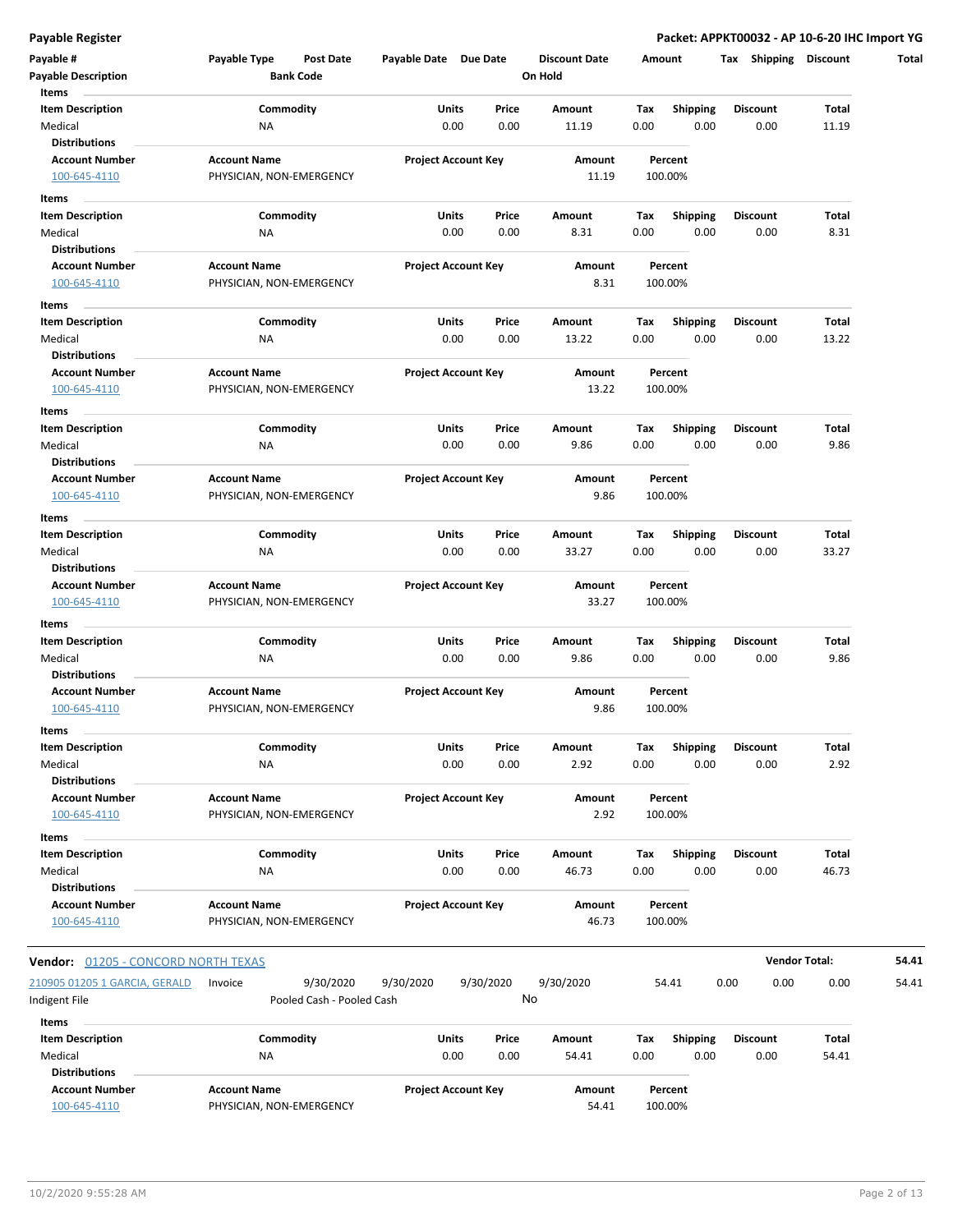| Payable Register                                |                                             |                                        |                       |                            |                                 |          |                    |      |                 |                       | Packet: APPKT00032 - AP 10-6-20 IHC Import YG |
|-------------------------------------------------|---------------------------------------------|----------------------------------------|-----------------------|----------------------------|---------------------------------|----------|--------------------|------|-----------------|-----------------------|-----------------------------------------------|
| Payable #<br><b>Payable Description</b>         | Payable Type                                | <b>Post Date</b><br><b>Bank Code</b>   | Payable Date Due Date |                            | <b>Discount Date</b><br>On Hold |          | Amount             |      |                 | Tax Shipping Discount | Total                                         |
| <b>Vendor:</b> 00965 - DATA RX MANAGEMENT       |                                             |                                        |                       |                            |                                 |          |                    |      |                 | <b>Vendor Total:</b>  | 1,533.65                                      |
| 170902 00965 47 FRANKS, SHEILA<br>Indigent File | Invoice                                     | 9/30/2020<br>Pooled Cash - Pooled Cash | 9/30/2020             | 9/30/2020                  | 9/30/2020<br>No                 | 1,533.65 |                    | 0.00 | 0.00            | 0.00                  | 1,533.65                                      |
| Items                                           |                                             |                                        |                       |                            |                                 |          |                    |      |                 |                       |                                               |
| <b>Item Description</b>                         |                                             | Commodity                              | Units                 | Price                      | Amount                          | Tax      | <b>Shipping</b>    |      | Discount        | Total                 |                                               |
| Medical                                         | ΝA                                          |                                        | 0.00                  | 0.00                       | 62.52                           | 0.00     | 0.00               |      | 0.00            | 62.52                 |                                               |
| <b>Distributions</b>                            |                                             |                                        |                       |                            |                                 |          |                    |      |                 |                       |                                               |
| <b>Account Number</b>                           | <b>Account Name</b>                         |                                        |                       | <b>Project Account Key</b> | Amount                          |          | Percent            |      |                 |                       |                                               |
| 100-645-4120                                    | PRESCRIPTIONS, DRUGS                        |                                        |                       |                            | 62.52                           |          | 100.00%            |      |                 |                       |                                               |
| Items                                           |                                             |                                        |                       |                            |                                 |          |                    |      |                 |                       |                                               |
| <b>Item Description</b>                         |                                             | Commodity                              | Units                 | Price                      | Amount                          | Tax      | <b>Shipping</b>    |      | <b>Discount</b> | Total                 |                                               |
| Medical                                         | NA                                          |                                        | 0.00                  | 0.00                       | 71.51                           | 0.00     | 0.00               |      | 0.00            | 71.51                 |                                               |
| <b>Distributions</b>                            |                                             |                                        |                       |                            |                                 |          |                    |      |                 |                       |                                               |
| <b>Account Number</b><br>100-645-4120           | <b>Account Name</b><br>PRESCRIPTIONS, DRUGS |                                        |                       | <b>Project Account Key</b> | Amount<br>71.51                 |          | Percent<br>100.00% |      |                 |                       |                                               |
| Items                                           |                                             |                                        |                       |                            |                                 |          |                    |      |                 |                       |                                               |
| <b>Item Description</b>                         |                                             | Commodity                              | Units                 | Price                      | Amount                          | Tax      | <b>Shipping</b>    |      | <b>Discount</b> | Total                 |                                               |
| Medical                                         | ΝA                                          |                                        | 0.00                  | 0.00                       | 66.99                           | 0.00     | 0.00               |      | 0.00            | 66.99                 |                                               |
| <b>Distributions</b>                            |                                             |                                        |                       |                            |                                 |          |                    |      |                 |                       |                                               |
| <b>Account Number</b><br>100-645-4120           | <b>Account Name</b><br>PRESCRIPTIONS, DRUGS |                                        |                       | <b>Project Account Key</b> | Amount<br>66.99                 |          | Percent<br>100.00% |      |                 |                       |                                               |
| Items                                           |                                             |                                        |                       |                            |                                 |          |                    |      |                 |                       |                                               |
| <b>Item Description</b>                         |                                             | Commodity                              | Units                 | Price                      | Amount                          | Тах      | Shipping           |      | Discount        | Total                 |                                               |
| Medical                                         | ΝA                                          |                                        | 0.00                  | 0.00                       | 56.37                           | 0.00     | 0.00               |      | 0.00            | 56.37                 |                                               |
| <b>Distributions</b>                            |                                             |                                        |                       |                            |                                 |          |                    |      |                 |                       |                                               |
| <b>Account Number</b>                           | <b>Account Name</b>                         |                                        |                       | <b>Project Account Key</b> | Amount                          |          | Percent            |      |                 |                       |                                               |
| 100-645-4120                                    | PRESCRIPTIONS, DRUGS                        |                                        |                       |                            | 56.37                           |          | 100.00%            |      |                 |                       |                                               |
| Items                                           |                                             |                                        |                       |                            |                                 |          |                    |      |                 |                       |                                               |
| <b>Item Description</b>                         |                                             | Commodity                              | Units                 | Price                      | Amount                          | Tax      | <b>Shipping</b>    |      | Discount        | Total                 |                                               |
| Medical                                         | ΝA                                          |                                        | 0.00                  | 0.00                       | 14.71                           | 0.00     | 0.00               |      | 0.00            | 14.71                 |                                               |
| <b>Distributions</b>                            |                                             |                                        |                       |                            |                                 |          |                    |      |                 |                       |                                               |
| <b>Account Number</b>                           | <b>Account Name</b>                         |                                        |                       | <b>Project Account Key</b> | Amount                          |          | Percent            |      |                 |                       |                                               |
| 100-645-4120                                    | PRESCRIPTIONS, DRUGS                        |                                        |                       |                            | 14.71                           |          | 100.00%            |      |                 |                       |                                               |
| Items                                           |                                             |                                        |                       |                            |                                 |          |                    |      |                 |                       |                                               |
| <b>Item Description</b>                         |                                             | Commodity                              | Units                 | Price                      | Amount                          | Tax      | <b>Shipping</b>    |      | <b>Discount</b> | Total                 |                                               |
| Medical                                         | ΝA                                          |                                        | 0.00                  | 0.00                       | 131.46                          | 0.00     | 0.00               |      | 0.00            | 131.46                |                                               |
| <b>Distributions</b>                            |                                             |                                        |                       |                            |                                 |          |                    |      |                 |                       |                                               |
| <b>Account Number</b><br>100-645-4120           | <b>Account Name</b><br>PRESCRIPTIONS, DRUGS |                                        |                       | <b>Project Account Key</b> | Amount<br>131.46                |          | Percent<br>100.00% |      |                 |                       |                                               |
| Items                                           |                                             |                                        |                       |                            |                                 |          |                    |      |                 |                       |                                               |
| <b>Item Description</b>                         |                                             | Commodity                              | Units                 | Price                      | Amount                          | Tax      | <b>Shipping</b>    |      | <b>Discount</b> | Total                 |                                               |
| Medical                                         | ΝA                                          |                                        |                       | 0.00<br>0.00               | 169.53                          | 0.00     | 0.00               |      | 0.00            | 169.53                |                                               |
| <b>Distributions</b>                            |                                             |                                        |                       |                            |                                 |          |                    |      |                 |                       |                                               |
| <b>Account Number</b>                           | <b>Account Name</b>                         |                                        |                       | <b>Project Account Key</b> | Amount                          |          | Percent            |      |                 |                       |                                               |
| 100-645-4120                                    | PRESCRIPTIONS, DRUGS                        |                                        |                       |                            | 169.53                          |          | 100.00%            |      |                 |                       |                                               |
| Items                                           |                                             |                                        |                       |                            |                                 |          |                    |      |                 |                       |                                               |
| <b>Item Description</b>                         |                                             | Commodity                              | Units                 | Price                      | Amount                          | Tax      | <b>Shipping</b>    |      | Discount        | Total                 |                                               |
| Medical                                         | ΝA                                          |                                        |                       | 0.00<br>0.00               | 43.95                           | 0.00     | 0.00               |      | 0.00            | 43.95                 |                                               |
| <b>Distributions</b>                            |                                             |                                        |                       |                            |                                 |          |                    |      |                 |                       |                                               |
| <b>Account Number</b>                           | <b>Account Name</b>                         |                                        |                       | <b>Project Account Key</b> | Amount                          |          | Percent            |      |                 |                       |                                               |
| 100-645-4120                                    | PRESCRIPTIONS, DRUGS                        |                                        |                       |                            | 43.95                           |          | 100.00%            |      |                 |                       |                                               |
|                                                 |                                             |                                        |                       |                            |                                 |          |                    |      |                 |                       |                                               |
| Items                                           |                                             |                                        |                       |                            |                                 |          |                    |      |                 |                       |                                               |
| <b>Item Description</b>                         |                                             | Commodity                              | Units                 | Price                      | Amount                          | Тах      | <b>Shipping</b>    |      | <b>Discount</b> | Total                 |                                               |
| Medical                                         | NA                                          |                                        |                       | 0.00<br>0.00               | 129.71                          | 0.00     | 0.00               |      | 0.00            | 129.71                |                                               |
| <b>Distributions</b>                            |                                             |                                        |                       |                            |                                 |          |                    |      |                 |                       |                                               |
| <b>Account Number</b><br>100-645-4120           | <b>Account Name</b><br>PRESCRIPTIONS, DRUGS |                                        |                       | <b>Project Account Key</b> | Amount<br>129.71                |          | Percent<br>100.00% |      |                 |                       |                                               |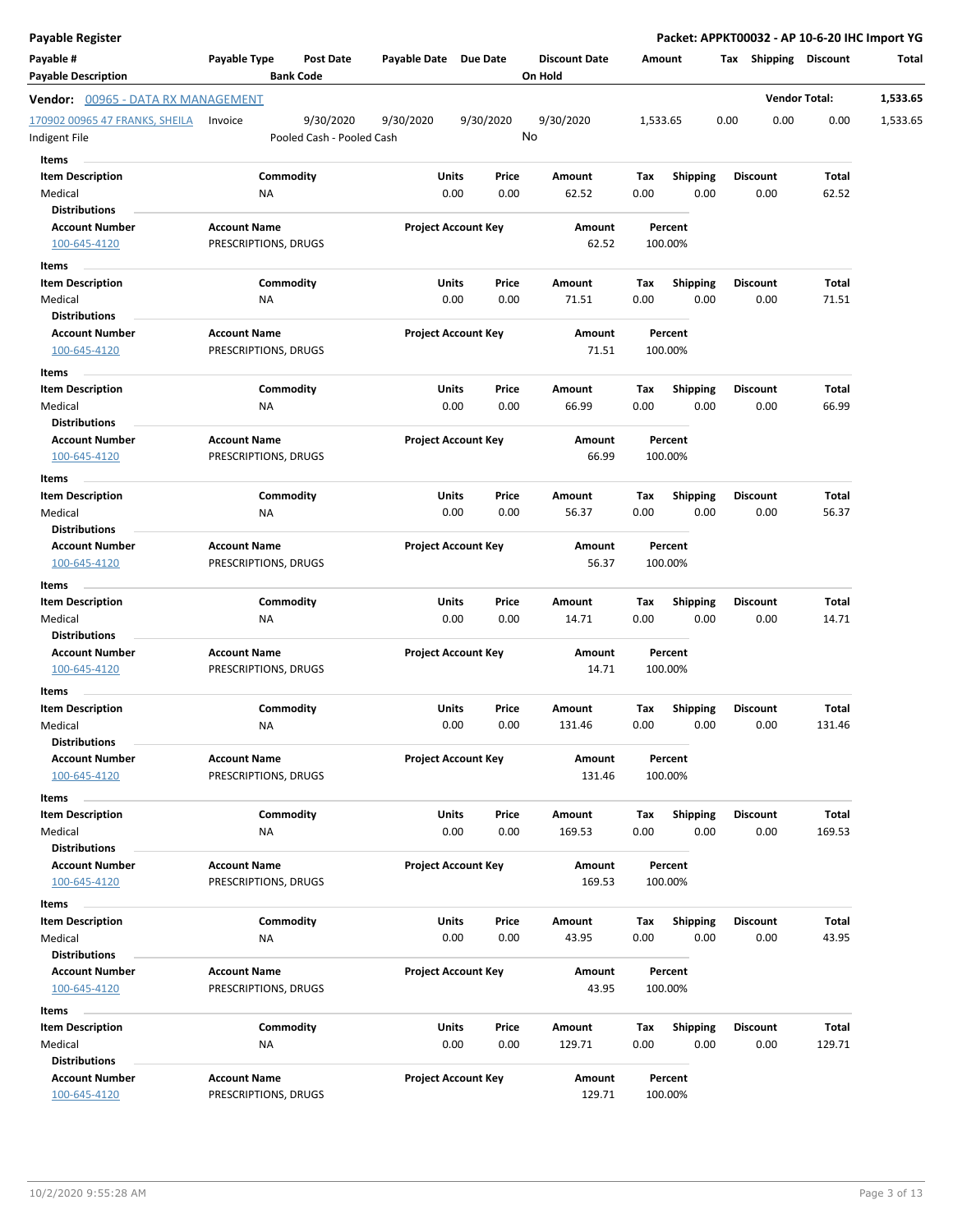| Payable #<br><b>Payable Description</b> | Payable Type<br>Post Date<br><b>Bank Code</b> | Payable Date Due Date      |       | <b>Discount Date</b><br>On Hold | Amount |                    | Tax<br><b>Shipping</b> | <b>Discount</b> |
|-----------------------------------------|-----------------------------------------------|----------------------------|-------|---------------------------------|--------|--------------------|------------------------|-----------------|
| Items                                   |                                               |                            |       |                                 |        |                    |                        |                 |
| <b>Item Description</b>                 | Commodity                                     | Units                      | Price | Amount                          | Tax    | <b>Shipping</b>    | <b>Discount</b>        | Total           |
| Medical                                 | <b>NA</b>                                     | 0.00                       | 0.00  | 129.71                          | 0.00   | 0.00               | 0.00                   | 129.71          |
| <b>Distributions</b>                    |                                               |                            |       |                                 |        |                    |                        |                 |
| <b>Account Number</b>                   | <b>Account Name</b>                           | <b>Project Account Key</b> |       | Amount                          |        | Percent            |                        |                 |
| 100-645-4120                            | PRESCRIPTIONS, DRUGS                          |                            |       | 129.71                          |        | 100.00%            |                        |                 |
| Items                                   |                                               |                            |       |                                 |        |                    |                        |                 |
| <b>Item Description</b>                 | Commodity                                     | Units                      | Price | Amount                          | Тах    | <b>Shipping</b>    | <b>Discount</b>        | Total           |
| Medical                                 | ΝA                                            | 0.00                       | 0.00  | 67.71                           | 0.00   | 0.00               | 0.00                   | 67.71           |
| <b>Distributions</b>                    |                                               |                            |       |                                 |        |                    |                        |                 |
| <b>Account Number</b>                   | <b>Account Name</b>                           | <b>Project Account Key</b> |       | Amount                          |        | Percent            |                        |                 |
| 100-645-4120                            | PRESCRIPTIONS, DRUGS                          |                            |       | 67.71                           |        | 100.00%            |                        |                 |
| Items                                   |                                               |                            |       |                                 |        |                    |                        |                 |
| Item Description                        | Commodity                                     | Units                      | Price | Amount                          | Tax    | <b>Shipping</b>    | <b>Discount</b>        | Total           |
| Medical                                 | ΝA                                            | 0.00                       | 0.00  | 19.33                           | 0.00   | 0.00               | 0.00                   | 19.33           |
| <b>Distributions</b>                    |                                               |                            |       |                                 |        |                    |                        |                 |
| <b>Account Number</b>                   |                                               |                            |       |                                 |        |                    |                        |                 |
|                                         | <b>Account Name</b>                           | <b>Project Account Key</b> |       | Amount<br>19.33                 |        | Percent<br>100.00% |                        |                 |
| 100-645-4120                            | PRESCRIPTIONS, DRUGS                          |                            |       |                                 |        |                    |                        |                 |
| Items                                   |                                               |                            |       |                                 |        |                    |                        |                 |
| <b>Item Description</b>                 | Commodity                                     | Units                      | Price | Amount                          | Tax    | <b>Shipping</b>    | <b>Discount</b>        | Total           |
| Medical                                 | <b>NA</b>                                     | 0.00                       | 0.00  | 9.55                            | 0.00   | 0.00               | 0.00                   | 9.55            |
| <b>Distributions</b>                    |                                               |                            |       |                                 |        |                    |                        |                 |
| <b>Account Number</b>                   | <b>Account Name</b>                           | <b>Project Account Key</b> |       | Amount                          |        | Percent            |                        |                 |
| 100-645-4090                            | <b>DIABETIC SUPPLIES</b>                      |                            |       | 9.55                            |        | 100.00%            |                        |                 |
| Items                                   |                                               |                            |       |                                 |        |                    |                        |                 |
| <b>Item Description</b>                 | Commodity                                     | Units                      | Price | Amount                          | Tax    | <b>Shipping</b>    | <b>Discount</b>        | Total           |
| Medical                                 | <b>NA</b>                                     | 0.00                       | 0.00  | 57.61                           | 0.00   | 0.00               | 0.00                   | 57.61           |
| <b>Distributions</b>                    |                                               |                            |       |                                 |        |                    |                        |                 |
| <b>Account Number</b>                   | <b>Account Name</b>                           | <b>Project Account Key</b> |       | Amount                          |        | Percent            |                        |                 |
| 100-645-4120                            | PRESCRIPTIONS, DRUGS                          |                            |       | 57.61                           |        | 100.00%            |                        |                 |
| Items                                   |                                               |                            |       |                                 |        |                    |                        |                 |
| <b>Item Description</b>                 | Commodity                                     | Units                      | Price | Amount                          | Тах    | <b>Shipping</b>    | <b>Discount</b>        | Total           |
| Medical                                 | <b>NA</b>                                     | 0.00                       | 0.00  | 130.19                          | 0.00   | 0.00               | 0.00                   | 130.19          |
| Distributions                           |                                               |                            |       |                                 |        |                    |                        |                 |
| <b>Account Number</b>                   | <b>Account Name</b>                           | <b>Project Account Key</b> |       | Amount                          |        | Percent            |                        |                 |
| 100-645-4090                            | <b>DIABETIC SUPPLIES</b>                      |                            |       | 130.19                          |        | 100.00%            |                        |                 |
|                                         |                                               |                            |       |                                 |        |                    |                        |                 |
| Items                                   |                                               |                            |       |                                 |        |                    |                        |                 |
| Item Description                        | Commodity                                     | Units                      | Price | Amount                          | тах    | Shipping           | Discount               | Total           |
| Medical                                 | ΝA                                            | 0.00                       | 0.00  | 66.05                           | 0.00   | 0.00               | 0.00                   | 66.05           |
| <b>Distributions</b>                    |                                               |                            |       |                                 |        |                    |                        |                 |
| <b>Account Number</b>                   | <b>Account Name</b>                           | <b>Project Account Key</b> |       | Amount                          |        | Percent            |                        |                 |
| 100-645-4120                            | PRESCRIPTIONS, DRUGS                          |                            |       | 66.05                           |        | 100.00%            |                        |                 |
| Items                                   |                                               |                            |       |                                 |        |                    |                        |                 |
| <b>Item Description</b>                 | Commodity                                     | Units                      | Price | Amount                          | Tax    | <b>Shipping</b>    | <b>Discount</b>        | Total           |
| Medical                                 | NA                                            | 0.00                       | 0.00  | 22.17                           | 0.00   | 0.00               | 0.00                   | 22.17           |
| <b>Distributions</b>                    |                                               |                            |       |                                 |        |                    |                        |                 |
| <b>Account Number</b>                   | <b>Account Name</b>                           | <b>Project Account Key</b> |       | Amount                          |        | Percent            |                        |                 |
| 100-645-4120                            | PRESCRIPTIONS, DRUGS                          |                            |       | 22.17                           |        | 100.00%            |                        |                 |
| Items                                   |                                               |                            |       |                                 |        |                    |                        |                 |
| <b>Item Description</b>                 | Commodity                                     | <b>Units</b>               | Price | Amount                          | Tax    | <b>Shipping</b>    | Discount               | Total           |
| Medical                                 | <b>NA</b>                                     | 0.00                       | 0.00  | 26.64                           | 0.00   | 0.00               | 0.00                   | 26.64           |
| <b>Distributions</b>                    |                                               |                            |       |                                 |        |                    |                        |                 |
| <b>Account Number</b>                   | <b>Account Name</b>                           | <b>Project Account Key</b> |       | Amount                          |        | Percent            |                        |                 |
| 100-645-4120                            | PRESCRIPTIONS, DRUGS                          |                            |       | 26.64                           |        | 100.00%            |                        |                 |
|                                         |                                               |                            |       |                                 |        |                    |                        |                 |
| Items                                   |                                               |                            |       |                                 |        |                    |                        |                 |
| <b>Item Description</b>                 | Commodity                                     | Units                      | Price | Amount                          | Tax    | <b>Shipping</b>    | <b>Discount</b>        | Total           |
| Medical                                 | <b>NA</b>                                     | 0.00                       | 0.00  | 185.19                          | 0.00   | 0.00               | 0.00                   | 185.19          |
| <b>Distributions</b>                    |                                               |                            |       |                                 |        |                    |                        |                 |
| <b>Account Number</b>                   | <b>Account Name</b>                           | <b>Project Account Key</b> |       | Amount                          |        | Percent            |                        |                 |
| 100-645-4120                            | PRESCRIPTIONS, DRUGS                          |                            |       | 185.19                          |        | 100.00%            |                        |                 |
|                                         |                                               |                            |       |                                 |        |                    |                        |                 |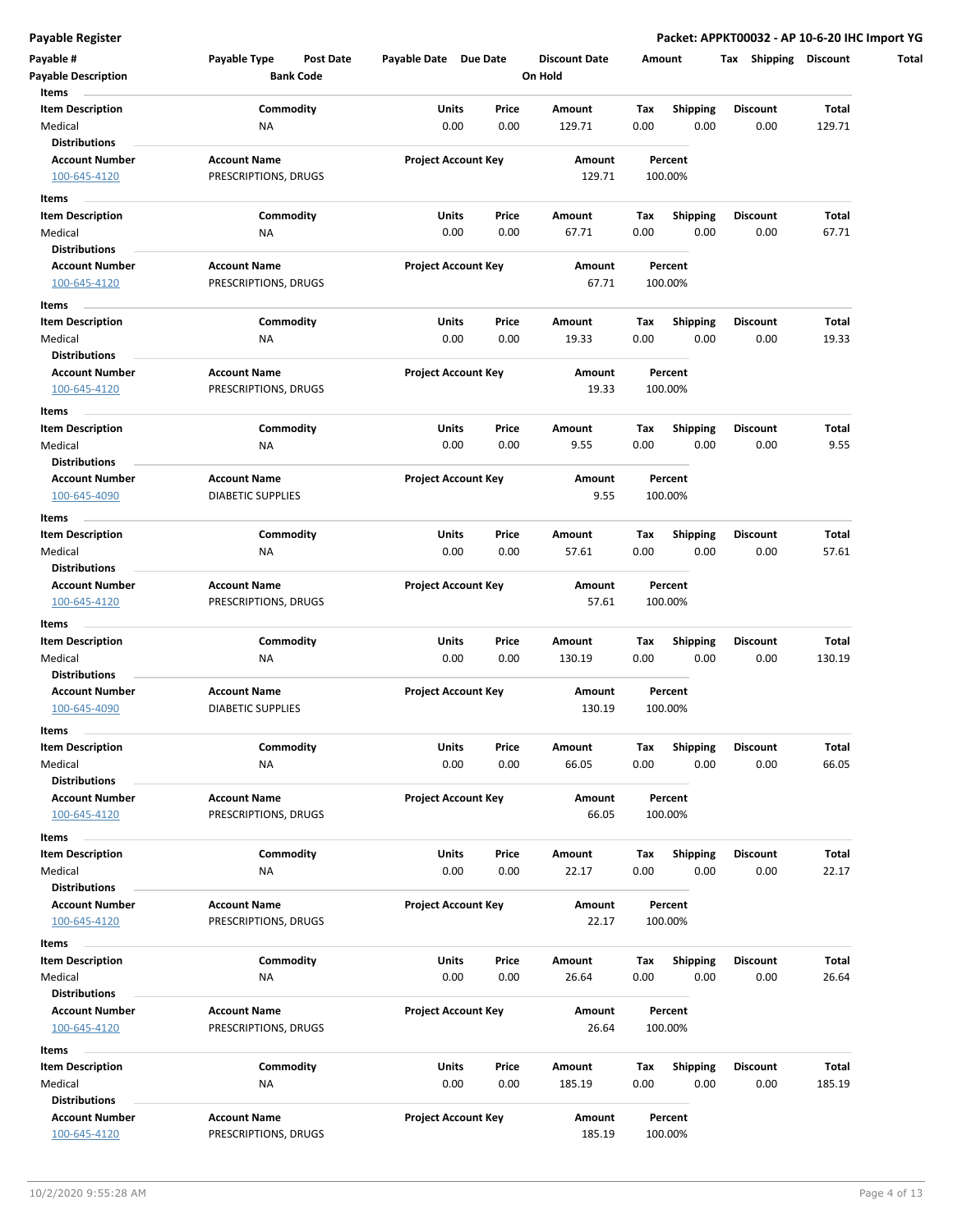| <b>Payable Register</b>                                       |                                                      |                            |                                   |                                        | Packet: APPKT00032 - AP 10-6-20 IHC Import YG |                      |        |
|---------------------------------------------------------------|------------------------------------------------------|----------------------------|-----------------------------------|----------------------------------------|-----------------------------------------------|----------------------|--------|
| Payable #<br><b>Payable Description</b>                       | Payable Type<br><b>Post Date</b><br><b>Bank Code</b> | Payable Date Due Date      | <b>Discount Date</b><br>On Hold   | Amount                                 | Tax Shipping Discount                         |                      | Total  |
| Items<br><b>Item Description</b><br>Medical                   | Commodity<br><b>NA</b>                               | Units<br>0.00              | Price<br>Amount<br>0.00<br>72.75  | <b>Shipping</b><br>Тах<br>0.00<br>0.00 | <b>Discount</b><br>0.00                       | Total<br>72.75       |        |
| <b>Distributions</b>                                          |                                                      |                            |                                   |                                        |                                               |                      |        |
| <b>Account Number</b>                                         | <b>Account Name</b>                                  | <b>Project Account Key</b> | Amount                            | Percent                                |                                               |                      |        |
| 100-645-4120                                                  | PRESCRIPTIONS, DRUGS                                 |                            | 72.75                             | 100.00%                                |                                               |                      |        |
| Vendor: 01225 - DURANT HMA PHYSICIAN MANAGEMENT               |                                                      |                            |                                   |                                        |                                               | <b>Vendor Total:</b> | 57.06  |
| SO23194 01225 3 NOAKER SR, JAM Invoice<br>Indigent File       | 9/30/2020<br>Pooled Cash - Pooled Cash               | 9/30/2020<br>9/30/2020     | 9/30/2020<br>No                   | 57.06                                  | 0.00<br>0.00                                  | 0.00                 | 57.06  |
| Items                                                         |                                                      |                            |                                   |                                        |                                               |                      |        |
| <b>Item Description</b><br>Medical                            | Commodity<br>ΝA                                      | Units<br>0.00              | Price<br>Amount<br>0.00<br>33.27  | Tax<br><b>Shipping</b><br>0.00<br>0.00 | <b>Discount</b><br>0.00                       | Total<br>33.27       |        |
| <b>Distributions</b>                                          |                                                      |                            |                                   |                                        |                                               |                      |        |
| <b>Account Number</b><br>100-565-4050                         | <b>Account Name</b><br>PRISONER MEDICAL              | <b>Project Account Key</b> | Amount<br>33.27                   | Percent<br>100.00%                     |                                               |                      |        |
| Items                                                         |                                                      |                            |                                   |                                        |                                               |                      |        |
| <b>Item Description</b><br>Medical                            | Commodity<br>ΝA                                      | Units<br>0.00              | Price<br>Amount<br>0.00<br>23.79  | Shipping<br>Тах<br>0.00<br>0.00        | <b>Discount</b><br>0.00                       | Total<br>23.79       |        |
| <b>Distributions</b><br><b>Account Number</b><br>100-565-4050 | <b>Account Name</b><br>PRISONER MEDICAL              | <b>Project Account Key</b> | Amount<br>23.79                   | Percent<br>100.00%                     |                                               |                      |        |
| Vendor: 00980 - GRAYSON MEDICAL CONSULTANT                    |                                                      |                            |                                   |                                        |                                               | <b>Vendor Total:</b> | 89.14  |
| SO30694 00980 7 PARSONS, JEFFE<br>Indigent File               | 9/30/2020<br>Invoice<br>Pooled Cash - Pooled Cash    | 9/30/2020<br>9/30/2020     | 9/30/2020<br>No                   | 89.14                                  | 0.00<br>0.00                                  | 0.00                 | 89.14  |
| Items                                                         |                                                      |                            |                                   |                                        |                                               |                      |        |
| <b>Item Description</b><br>Medical<br><b>Distributions</b>    | Commodity<br><b>NA</b>                               | Units<br>0.00              | Price<br>Amount<br>0.00<br>44.57  | Shipping<br>Тах<br>0.00<br>0.00        | <b>Discount</b><br>0.00                       | Total<br>44.57       |        |
| <b>Account Number</b><br>100-565-4050                         | <b>Account Name</b><br>PRISONER MEDICAL              | <b>Project Account Key</b> | Amount<br>44.57                   | Percent<br>100.00%                     |                                               |                      |        |
| Items                                                         |                                                      |                            |                                   |                                        |                                               |                      |        |
| <b>Item Description</b><br>Medical<br><b>Distributions</b>    | Commodity<br><b>NA</b>                               | Units<br>0.00              | Price<br>Amount<br>0.00<br>44.57  | <b>Shipping</b><br>Тах<br>0.00<br>0.00 | <b>Discount</b><br>0.00                       | Total<br>44.57       |        |
| <b>Account Number</b><br>100-565-4050                         | <b>Account Name</b><br>PRISONER MEDICAL              | <b>Project Account Key</b> | Amount<br>44.57                   | Percent<br>100.00%                     |                                               |                      |        |
| Vendor: 01219 - HEALTHCARE MED SUPPLY LLC                     |                                                      |                            |                                   |                                        |                                               | <b>Vendor Total:</b> | 379.96 |
| SO23194 01219 1 NOAKER SR, JAM Invoice<br>Indigent File       | 9/30/2020<br>Pooled Cash - Pooled Cash               | 9/30/2020<br>9/30/2020     | 9/30/2020<br>No                   | 379.96                                 | 0.00<br>0.00                                  | 0.00                 | 379.96 |
| Items<br><b>Item Description</b><br>Medical                   | Commodity<br>ΝA                                      | Units<br>0.00              | Price<br>Amount<br>0.00<br>379.96 | <b>Shipping</b><br>Тах<br>0.00<br>0.00 | <b>Discount</b><br>0.00                       | Total<br>379.96      |        |
| <b>Distributions</b><br><b>Account Number</b>                 | <b>Account Name</b>                                  | <b>Project Account Key</b> | Amount                            | Percent                                |                                               |                      |        |
| 100-565-4050                                                  | PRISONER MEDICAL                                     |                            | 379.96                            | 100.00%                                |                                               |                      |        |
| <b>Vendor:</b> 01185 - HUNT REGIONAL MEDICAL PARTNERS         |                                                      |                            |                                   |                                        |                                               | <b>Vendor Total:</b> | 292.56 |
| 170305 01185 3 MCCOMBS, JOLIND Invoice                        | 9/30/2020                                            | 9/30/2020<br>9/30/2020     | 9/30/2020                         | 292.56                                 | 0.00<br>0.00                                  | 0.00                 | 292.56 |
| Indigent File<br>Items                                        | Pooled Cash - Pooled Cash                            |                            | No                                |                                        |                                               |                      |        |
| <b>Item Description</b>                                       | Commodity                                            | Units                      | Price<br>Amount                   | <b>Shipping</b><br>Тах                 | <b>Discount</b>                               | Total                |        |
| Medical                                                       | <b>NA</b>                                            | 0.00                       | 0.00<br>259.29                    | 0.00<br>0.00                           | 0.00                                          | 259.29               |        |
| <b>Distributions</b>                                          |                                                      |                            |                                   |                                        |                                               |                      |        |
| <b>Account Number</b><br>100-645-4110                         | <b>Account Name</b><br>PHYSICIAN, NON-EMERGENCY      | <b>Project Account Key</b> | Amount<br>259.29                  | Percent<br>100.00%                     |                                               |                      |        |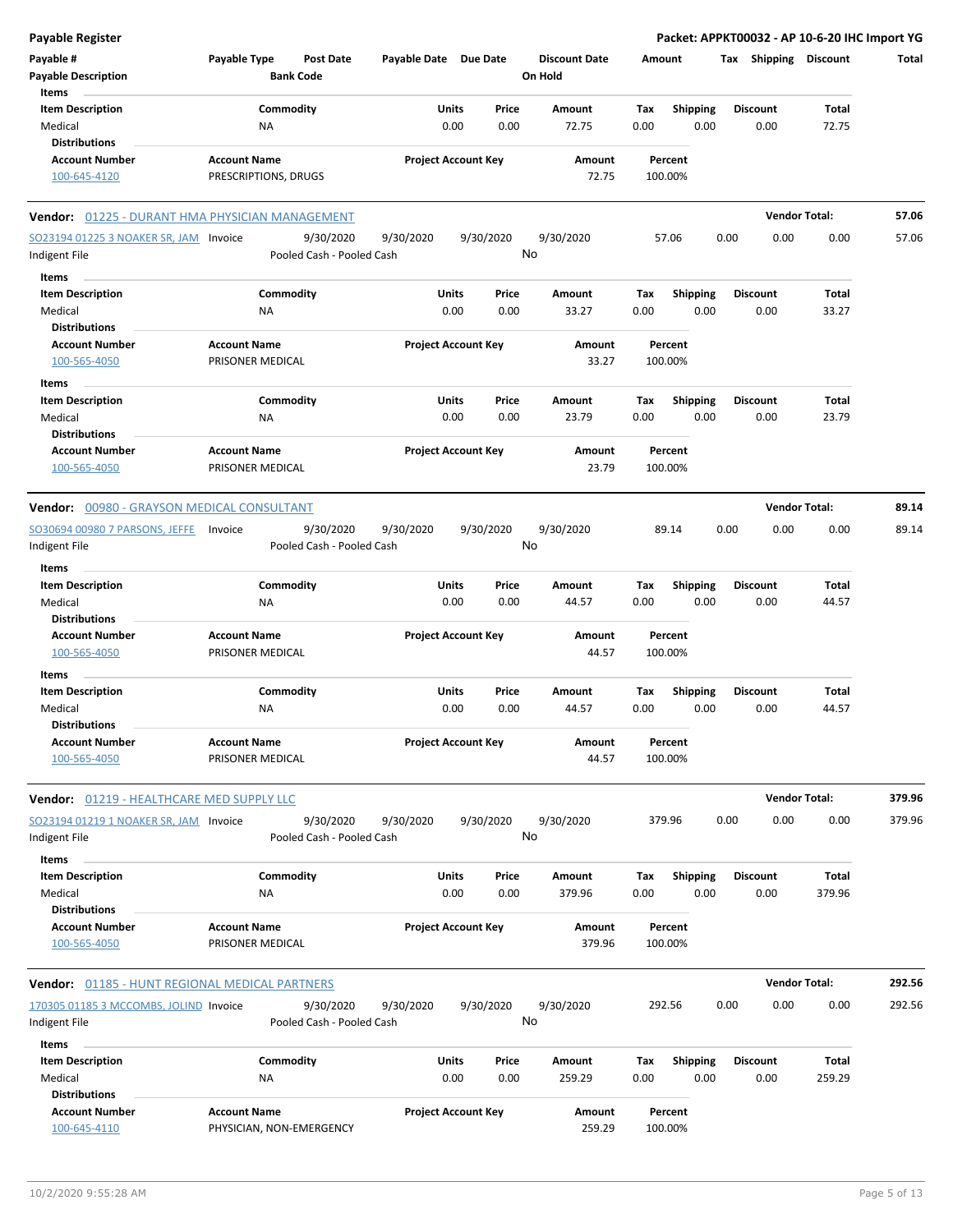| <b>Payable Register</b>                     |                                  |                            |           |                      |             |                         | Packet: APPKT00032 - AP 10-6-20 IHC Import YG |                      |        |
|---------------------------------------------|----------------------------------|----------------------------|-----------|----------------------|-------------|-------------------------|-----------------------------------------------|----------------------|--------|
| Payable #                                   | Payable Type<br><b>Post Date</b> | Payable Date Due Date      |           | <b>Discount Date</b> |             | Amount                  | Tax Shipping Discount                         |                      | Total  |
| <b>Payable Description</b>                  | <b>Bank Code</b>                 |                            |           | On Hold              |             |                         |                                               |                      |        |
| Items                                       |                                  |                            |           |                      |             |                         |                                               |                      |        |
| <b>Item Description</b>                     | Commodity                        | Units                      | Price     | Amount               | Tax         | <b>Shipping</b>         | <b>Discount</b>                               | Total                |        |
| Medical                                     | ΝA                               | 0.00                       | 0.00      | 33.27                | 0.00        | 0.00                    | 0.00                                          | 33.27                |        |
| <b>Distributions</b>                        |                                  |                            |           |                      |             |                         |                                               |                      |        |
| <b>Account Number</b>                       | <b>Account Name</b>              | <b>Project Account Key</b> |           | Amount               |             | Percent                 |                                               |                      |        |
| 100-645-4110                                | PHYSICIAN, NON-EMERGENCY         |                            |           | 33.27                |             | 100.00%                 |                                               |                      |        |
|                                             |                                  |                            |           |                      |             |                         |                                               |                      |        |
| Vendor: 00510 - LABORATORY CORP. OF AMERICA |                                  |                            |           |                      |             |                         |                                               | <b>Vendor Total:</b> | 141.98 |
| 200709 00510 1 WALLACE, MARSHA Invoice      | 9/30/2020                        | 9/30/2020                  | 9/30/2020 | 9/30/2020            |             | 141.98                  | 0.00<br>0.00                                  | 0.00                 | 141.98 |
| Indigent File                               | Pooled Cash - Pooled Cash        |                            |           | No                   |             |                         |                                               |                      |        |
| Items                                       |                                  |                            |           |                      |             |                         |                                               |                      |        |
| <b>Item Description</b>                     | Commodity                        | Units                      | Price     | Amount               | Tax         | <b>Shipping</b>         | <b>Discount</b>                               | Total                |        |
| Medical                                     | ΝA                               | 0.00                       | 0.00      | 15.36                | 0.00        | 0.00                    | 0.00                                          | 15.36                |        |
| <b>Distributions</b>                        |                                  |                            |           |                      |             |                         |                                               |                      |        |
| <b>Account Number</b>                       | <b>Account Name</b>              | <b>Project Account Key</b> |           | Amount               |             | Percent                 |                                               |                      |        |
| 100-645-4150                                | LABORATORY/X-RAY                 |                            |           | 15.36                |             | 100.00%                 |                                               |                      |        |
|                                             |                                  |                            |           |                      |             |                         |                                               |                      |        |
| Items                                       |                                  |                            |           |                      |             |                         |                                               |                      |        |
| <b>Item Description</b>                     | Commodity                        | Units                      | Price     | Amount               | Тах         | <b>Shipping</b>         | <b>Discount</b>                               | Total                |        |
| Medical                                     | ΝA                               | 0.00                       | 0.00      | 126.62               | 0.00        | 0.00                    | 0.00                                          | 126.62               |        |
| <b>Distributions</b>                        |                                  |                            |           |                      |             |                         |                                               |                      |        |
| <b>Account Number</b>                       | <b>Account Name</b>              | <b>Project Account Key</b> |           | Amount               |             | Percent                 |                                               |                      |        |
| 100-645-4150                                | LABORATORY/X-RAY                 |                            |           | 126.62               |             | 100.00%                 |                                               |                      |        |
|                                             |                                  |                            |           |                      |             |                         |                                               |                      |        |
| Vendor: 01088 - PULMONARY DIAGNOSTICS AND   |                                  |                            |           |                      |             |                         |                                               | <b>Vendor Total:</b> | 315.14 |
| 200709 01088 1 WALLACE, MARSHA Invoice      | 9/30/2020                        | 9/30/2020                  | 9/30/2020 | 9/30/2020            |             | 315.14                  | 0.00<br>0.00                                  | 0.00                 | 315.14 |
| Indigent File                               | Pooled Cash - Pooled Cash        |                            |           | No                   |             |                         |                                               |                      |        |
| Items                                       |                                  |                            |           |                      |             |                         |                                               |                      |        |
| <b>Item Description</b>                     | Commodity                        | Units                      | Price     | Amount               | Тах         | <b>Shipping</b>         | <b>Discount</b>                               | Total                |        |
| Medical                                     | ΝA                               | 0.00                       | 0.00      | 59.95                | 0.00        | 0.00                    | 0.00                                          | 59.95                |        |
| <b>Distributions</b>                        |                                  |                            |           |                      |             |                         |                                               |                      |        |
| <b>Account Number</b>                       | <b>Account Name</b>              | <b>Project Account Key</b> |           | Amount               |             | Percent                 |                                               |                      |        |
| 100-645-4110                                | PHYSICIAN, NON-EMERGENCY         |                            |           | 59.95                |             | 100.00%                 |                                               |                      |        |
| Items                                       |                                  |                            |           |                      |             |                         |                                               |                      |        |
| <b>Item Description</b>                     | Commodity                        | Units                      | Price     | Amount               | Тах         | <b>Shipping</b>         | <b>Discount</b>                               | Total                |        |
| Medical                                     | NA                               | 0.00                       | 0.00      | 44.57                | 0.00        | 0.00                    | 0.00                                          | 44.57                |        |
| <b>Distributions</b>                        |                                  |                            |           |                      |             |                         |                                               |                      |        |
| <b>Account Number</b>                       | <b>Account Name</b>              | <b>Project Account Key</b> |           | Amount               |             | Percent                 |                                               |                      |        |
| 100-645-4110                                | PHYSICIAN, NON-EMERGENCY         |                            |           | 44.57                |             | 100.00%                 |                                               |                      |        |
| Items                                       |                                  |                            |           |                      |             |                         |                                               |                      |        |
| <b>Item Description</b>                     | Commodity                        | Units                      | Price     | Amount               | Tax         | <b>Shipping</b>         | <b>Discount</b>                               | Total                |        |
| Medical                                     | ΝA                               | 0.00                       | 0.00      | 71.93                | 0.00        | 0.00                    | 0.00                                          | 71.93                |        |
| <b>Distributions</b>                        |                                  |                            |           |                      |             |                         |                                               |                      |        |
| <b>Account Number</b>                       | <b>Account Name</b>              | <b>Project Account Key</b> |           | Amount               |             | Percent                 |                                               |                      |        |
| 100-645-4110                                | PHYSICIAN, NON-EMERGENCY         |                            |           | 71.93                |             | 100.00%                 |                                               |                      |        |
|                                             |                                  |                            |           |                      |             |                         |                                               |                      |        |
| Items<br><b>Item Description</b>            | Commodity                        | Units                      | Price     | Amount               |             |                         | <b>Discount</b>                               | Total                |        |
| Medical                                     | ΝA                               | 0.00                       | 0.00      | 45.98                | Тах<br>0.00 | <b>Shipping</b><br>0.00 | 0.00                                          | 45.98                |        |
| <b>Distributions</b>                        |                                  |                            |           |                      |             |                         |                                               |                      |        |
| <b>Account Number</b>                       | <b>Account Name</b>              | <b>Project Account Key</b> |           | Amount               |             | Percent                 |                                               |                      |        |
| 100-645-4110                                | PHYSICIAN, NON-EMERGENCY         |                            |           | 45.98                |             | 100.00%                 |                                               |                      |        |
|                                             |                                  |                            |           |                      |             |                         |                                               |                      |        |
| Items                                       |                                  |                            |           |                      |             |                         |                                               |                      |        |
| <b>Item Description</b>                     | Commodity                        | Units                      | Price     | Amount               | Tax         | <b>Shipping</b>         | <b>Discount</b>                               | Total                |        |
| Medical                                     | <b>NA</b>                        | 0.00                       | 0.00      | 46.73                | 0.00        | 0.00                    | 0.00                                          | 46.73                |        |
| <b>Distributions</b>                        |                                  |                            |           |                      |             |                         |                                               |                      |        |
| <b>Account Number</b>                       | <b>Account Name</b>              | <b>Project Account Key</b> |           | Amount               |             | Percent                 |                                               |                      |        |
| 100-645-4110                                | PHYSICIAN, NON-EMERGENCY         |                            |           | 46.73                |             | 100.00%                 |                                               |                      |        |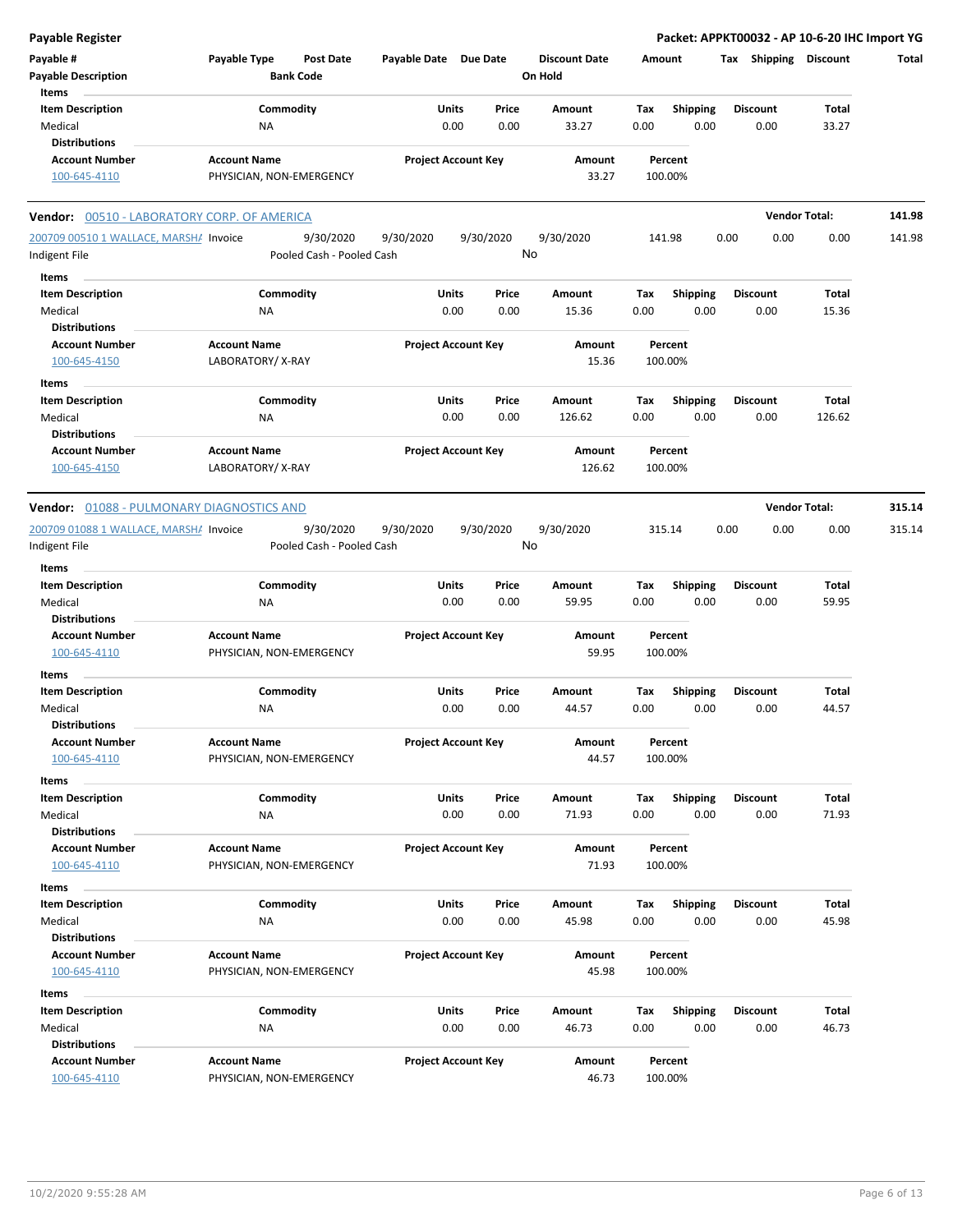| <b>Payable Register</b>                        |                                                 |                                      |                       |                                |                                 |             |                         |                 |      | Packet: APPKT00032 - AP 10-6-20 IHC Import YG |        |
|------------------------------------------------|-------------------------------------------------|--------------------------------------|-----------------------|--------------------------------|---------------------------------|-------------|-------------------------|-----------------|------|-----------------------------------------------|--------|
| Payable #<br><b>Payable Description</b>        | Payable Type                                    | <b>Post Date</b><br><b>Bank Code</b> | Payable Date Due Date |                                | <b>Discount Date</b><br>On Hold |             | Amount                  |                 |      | Tax Shipping Discount                         | Total  |
| Items<br><b>Item Description</b>               |                                                 | Commodity                            |                       | Units<br>Price                 | Amount                          | Tax         | <b>Shipping</b>         | <b>Discount</b> |      | Total                                         |        |
| Medical                                        | ΝA                                              |                                      |                       | 0.00<br>0.00                   | 45.98                           | 0.00        | 0.00                    |                 | 0.00 | 45.98                                         |        |
| <b>Distributions</b>                           |                                                 |                                      |                       |                                |                                 |             |                         |                 |      |                                               |        |
| <b>Account Number</b><br>100-645-4110          | <b>Account Name</b><br>PHYSICIAN, NON-EMERGENCY |                                      |                       | <b>Project Account Key</b>     | Amount<br>45.98                 |             | Percent<br>100.00%      |                 |      |                                               |        |
| Vendor: 00220 - RED RIVER VALLEY RADIOLOGY AND |                                                 |                                      |                       |                                |                                 |             |                         |                 |      | <b>Vendor Total:</b>                          | 8.29   |
| 170305 00220 2 MCCOMBS, JOLIND Invoice         |                                                 | 9/30/2020                            | 9/30/2020             | 9/30/2020                      | 9/30/2020                       |             | 8.29                    | 0.00            | 0.00 | 0.00                                          | 8.29   |
| Indigent File                                  |                                                 | Pooled Cash - Pooled Cash            |                       |                                | No                              |             |                         |                 |      |                                               |        |
| Items                                          |                                                 |                                      |                       |                                |                                 |             |                         |                 |      |                                               |        |
| <b>Item Description</b>                        |                                                 | Commodity                            |                       | Units<br>Price                 | Amount                          | Tax         | <b>Shipping</b>         | <b>Discount</b> |      | Total                                         |        |
| Medical<br><b>Distributions</b>                | ΝA                                              |                                      |                       | 0.00<br>0.00                   | 8.29                            | 0.00        | 0.00                    |                 | 0.00 | 8.29                                          |        |
| <b>Account Number</b>                          | <b>Account Name</b>                             |                                      |                       | <b>Project Account Key</b>     | Amount                          |             | Percent                 |                 |      |                                               |        |
| 100-645-4110                                   | PHYSICIAN, NON-EMERGENCY                        |                                      |                       |                                | 8.29                            |             | 100.00%                 |                 |      |                                               |        |
| Vendor: 01171 - SHERMAN MD PROVIDER INC        |                                                 |                                      |                       |                                |                                 |             |                         |                 |      | <b>Vendor Total:</b>                          | 33.27  |
| SO19234 01171 4 BROWN, ASHLEY Invoice          |                                                 | 9/30/2020                            | 9/30/2020             | 9/30/2020                      | 9/30/2020                       |             | 33.27                   | 0.00            | 0.00 | 0.00                                          | 33.27  |
| Indigent File                                  |                                                 | Pooled Cash - Pooled Cash            |                       |                                | No                              |             |                         |                 |      |                                               |        |
| Items                                          |                                                 |                                      |                       |                                |                                 |             |                         |                 |      |                                               |        |
| <b>Item Description</b><br>Medical             | ΝA                                              | Commodity                            |                       | Units<br>Price<br>0.00<br>0.00 | Amount<br>33.27                 | Tax<br>0.00 | <b>Shipping</b><br>0.00 | <b>Discount</b> | 0.00 | Total<br>33.27                                |        |
| <b>Distributions</b>                           |                                                 |                                      |                       |                                |                                 |             |                         |                 |      |                                               |        |
| <b>Account Number</b>                          | <b>Account Name</b>                             |                                      |                       | <b>Project Account Key</b>     | Amount                          |             | Percent                 |                 |      |                                               |        |
| 100-565-4050                                   | PRISONER MEDICAL                                |                                      |                       |                                | 33.27                           |             | 100.00%                 |                 |      |                                               |        |
| Vendor: 00322 - SHERMAN RADIOLOGY ASSOCIATES   |                                                 |                                      |                       |                                |                                 |             |                         |                 |      | <b>Vendor Total:</b>                          | 198.34 |
| 201205 00322 2 LOYA, SHANNON D Invoice         |                                                 | 9/30/2020                            | 9/30/2020             | 9/30/2020                      | 9/30/2020                       |             | 198.34                  | 0.00            | 0.00 | 0.00                                          | 198.34 |
| Indigent File                                  |                                                 | Pooled Cash - Pooled Cash            |                       |                                | No                              |             |                         |                 |      |                                               |        |
| Items                                          |                                                 |                                      |                       |                                |                                 |             |                         |                 |      |                                               |        |
| <b>Item Description</b>                        |                                                 | Commodity                            |                       | Units<br>Price                 | Amount                          | Tax         | <b>Shipping</b>         | <b>Discount</b> |      | Total                                         |        |
| Medical                                        | ΝA                                              |                                      |                       | 0.00<br>0.00                   | 51.86                           | 0.00        | 0.00                    | 0.00            |      | 51.86                                         |        |
| <b>Distributions</b>                           |                                                 |                                      |                       |                                |                                 |             |                         |                 |      |                                               |        |
| <b>Account Number</b>                          | <b>Account Name</b>                             |                                      |                       | <b>Project Account Key</b>     | Amount                          |             | Percent                 |                 |      |                                               |        |
| 100-645-4110                                   | PHYSICIAN, NON-EMERGENCY                        |                                      |                       |                                | 51.86                           |             | 100.00%                 |                 |      |                                               |        |
| Items                                          |                                                 |                                      |                       |                                |                                 |             |                         |                 |      |                                               |        |
| <b>Item Description</b>                        |                                                 | Commodity                            |                       | Units<br>Price                 | Amount                          | Tax         | <b>Shipping</b>         | <b>Discount</b> |      | Total                                         |        |
| Medical                                        | <b>NA</b>                                       |                                      |                       | 0.00<br>0.00                   | 66.29                           | 0.00        | 0.00                    |                 | 0.00 | 66.29                                         |        |
| <b>Distributions</b>                           |                                                 |                                      |                       |                                |                                 |             |                         |                 |      |                                               |        |
| <b>Account Number</b>                          | <b>Account Name</b>                             |                                      |                       | <b>Project Account Key</b>     | Amount                          |             | Percent                 |                 |      |                                               |        |
| 100-645-4110                                   | PHYSICIAN, NON-EMERGENCY                        |                                      |                       |                                | 66.29                           |             | 100.00%                 |                 |      |                                               |        |
| Items                                          |                                                 |                                      |                       |                                |                                 |             |                         |                 |      |                                               |        |
| <b>Item Description</b><br>Medical             | <b>NA</b>                                       | Commodity                            |                       | Units<br>Price<br>0.00<br>0.00 | Amount<br>66.29                 | Tax<br>0.00 | <b>Shipping</b><br>0.00 | <b>Discount</b> | 0.00 | Total<br>66.29                                |        |
| <b>Distributions</b>                           |                                                 |                                      |                       |                                |                                 |             |                         |                 |      |                                               |        |
| <b>Account Number</b>                          | <b>Account Name</b>                             |                                      |                       | <b>Project Account Key</b>     | Amount                          |             | Percent                 |                 |      |                                               |        |
| 100-645-4110                                   | PHYSICIAN, NON-EMERGENCY                        |                                      |                       |                                | 66.29                           |             | 100.00%                 |                 |      |                                               |        |
| Items                                          |                                                 |                                      |                       |                                |                                 |             |                         |                 |      |                                               |        |
| <b>Item Description</b>                        |                                                 | Commodity                            |                       | Units<br>Price                 | Amount                          | Tax         | <b>Shipping</b>         | <b>Discount</b> |      | Total                                         |        |
| Medical                                        | ΝA                                              |                                      |                       | 0.00<br>0.00                   | 6.95                            | 0.00        | 0.00                    |                 | 0.00 | 6.95                                          |        |
| <b>Distributions</b>                           |                                                 |                                      |                       |                                |                                 |             |                         |                 |      |                                               |        |
| <b>Account Number</b><br>100-565-4050          | <b>Account Name</b><br>PRISONER MEDICAL         |                                      |                       | <b>Project Account Key</b>     | Amount<br>6.95                  |             | Percent<br>100.00%      |                 |      |                                               |        |
|                                                |                                                 |                                      |                       |                                |                                 |             |                         |                 |      |                                               |        |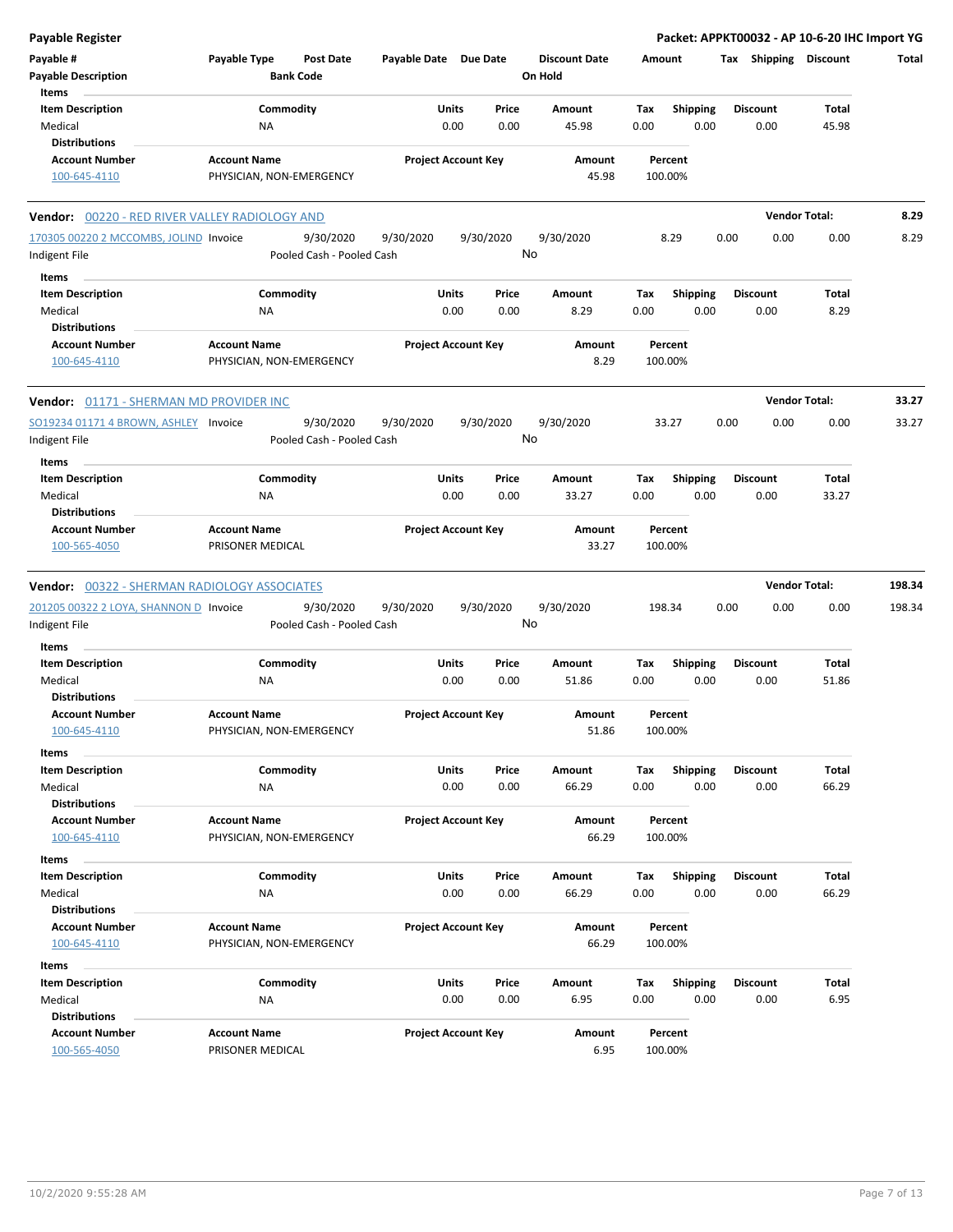| <b>Payable Register</b>                        |                                  |                            | Packet: APPKT00032 - AP 10-6-20 IHC Import YG |                      |          |                 |                       |                      |          |
|------------------------------------------------|----------------------------------|----------------------------|-----------------------------------------------|----------------------|----------|-----------------|-----------------------|----------------------|----------|
| Payable #                                      | Payable Type<br><b>Post Date</b> | Payable Date Due Date      |                                               | <b>Discount Date</b> |          | Amount          | Tax Shipping Discount |                      | Total    |
| <b>Payable Description</b>                     | <b>Bank Code</b>                 |                            |                                               | On Hold              |          |                 |                       |                      |          |
| Items                                          |                                  |                            |                                               |                      |          |                 |                       |                      |          |
| <b>Item Description</b>                        | Commodity                        | Units                      | Price                                         | Amount               | Тах      | <b>Shipping</b> | <b>Discount</b>       | Total                |          |
| Medical                                        | ΝA                               | 0.00                       | 0.00                                          | 6.95                 | 0.00     | 0.00            | 0.00                  | 6.95                 |          |
| <b>Distributions</b>                           |                                  |                            |                                               |                      |          |                 |                       |                      |          |
| <b>Account Number</b>                          | <b>Account Name</b>              | <b>Project Account Key</b> |                                               | Amount               |          | Percent         |                       |                      |          |
| 100-565-4050                                   | PRISONER MEDICAL                 |                            |                                               | 6.95                 |          | 100.00%         |                       |                      |          |
| Vendor: 00053 - SOUTHWEST MOBILE IMAGING, INC. |                                  |                            |                                               |                      |          |                 |                       | <b>Vendor Total:</b> | 2,450.00 |
| SO05916 00053 1 LAMPRECHT, RIC Invoice         | 9/30/2020                        | 9/30/2020                  | 9/30/2020                                     | 9/30/2020            | 2,450.00 |                 | 0.00<br>0.00          | 0.00                 | 2,450.00 |
| Indigent File                                  | Pooled Cash - Pooled Cash        |                            | No                                            |                      |          |                 |                       |                      |          |
| Items                                          |                                  |                            |                                               |                      |          |                 |                       |                      |          |
| <b>Item Description</b>                        | Commodity                        | Units                      | Price                                         | Amount               | Tax      | <b>Shipping</b> | <b>Discount</b>       | Total                |          |
| Medical                                        | ΝA                               | 0.00                       | 0.00                                          | 175.00               | 0.00     | 0.00            | 0.00                  | 175.00               |          |
| <b>Distributions</b>                           |                                  |                            |                                               |                      |          |                 |                       |                      |          |
| <b>Account Number</b>                          | <b>Account Name</b>              | <b>Project Account Key</b> |                                               | Amount               |          | Percent         |                       |                      |          |
| 100-565-4050                                   | PRISONER MEDICAL                 |                            |                                               | 175.00               |          | 100.00%         |                       |                      |          |
| Items                                          |                                  |                            |                                               |                      |          |                 |                       |                      |          |
| <b>Item Description</b>                        | Commodity                        | Units                      | Price                                         | Amount               | Тах      | <b>Shipping</b> | <b>Discount</b>       | <b>Total</b>         |          |
| Medical                                        | ΝA                               | 0.00                       | 0.00                                          | 175.00               | 0.00     | 0.00            | 0.00                  | 175.00               |          |
| <b>Distributions</b>                           |                                  |                            |                                               |                      |          |                 |                       |                      |          |
| <b>Account Number</b>                          | <b>Account Name</b>              | <b>Project Account Key</b> |                                               | Amount               |          | Percent         |                       |                      |          |
| 100-565-4050                                   | PRISONER MEDICAL                 |                            |                                               | 175.00               |          | 100.00%         |                       |                      |          |
| Items                                          |                                  |                            |                                               |                      |          |                 |                       |                      |          |
| <b>Item Description</b>                        | Commodity                        | Units                      | Price                                         | Amount               | Tax      | <b>Shipping</b> | <b>Discount</b>       | Total                |          |
| Medical                                        | NA                               | 0.00                       | 0.00                                          | 175.00               | 0.00     | 0.00            | 0.00                  | 175.00               |          |
| <b>Distributions</b>                           |                                  |                            |                                               |                      |          |                 |                       |                      |          |
| <b>Account Number</b>                          | <b>Account Name</b>              | <b>Project Account Key</b> |                                               | Amount               |          | Percent         |                       |                      |          |
| 100-565-4050                                   | PRISONER MEDICAL                 |                            |                                               | 175.00               |          | 100.00%         |                       |                      |          |
|                                                |                                  |                            |                                               |                      |          |                 |                       |                      |          |
| Items                                          |                                  |                            |                                               |                      |          |                 |                       |                      |          |
| <b>Item Description</b>                        | Commodity                        | Units                      | Price                                         | Amount               | Тах      | <b>Shipping</b> | <b>Discount</b>       | Total                |          |
| Medical                                        | ΝA                               | 0.00                       | 0.00                                          | 175.00               | 0.00     | 0.00            | 0.00                  | 175.00               |          |
| <b>Distributions</b>                           |                                  |                            |                                               |                      |          |                 |                       |                      |          |
| <b>Account Number</b>                          | <b>Account Name</b>              | <b>Project Account Key</b> |                                               | Amount               |          | Percent         |                       |                      |          |
| 100-565-4050                                   | PRISONER MEDICAL                 |                            |                                               | 175.00               |          | 100.00%         |                       |                      |          |
| Items                                          |                                  |                            |                                               |                      |          |                 |                       |                      |          |
| <b>Item Description</b>                        | Commodity                        | Units                      | Price                                         | Amount               | Тах      | <b>Shipping</b> | <b>Discount</b>       | <b>Total</b>         |          |
| Medical                                        | <b>NA</b>                        | 0.00                       | 0.00                                          | 175.00               | 0.00     | 0.00            | 0.00                  | 175.00               |          |
| <b>Distributions</b>                           |                                  |                            |                                               |                      |          |                 |                       |                      |          |
| <b>Account Number</b>                          | <b>Account Name</b>              | <b>Project Account Key</b> |                                               | Amount               |          | Percent         |                       |                      |          |
| 100-565-4050                                   | PRISONER MEDICAL                 |                            |                                               | 175.00               |          | 100.00%         |                       |                      |          |
| Items                                          |                                  |                            |                                               |                      |          |                 |                       |                      |          |
| <b>Item Description</b>                        | Commodity                        | Units                      | Price                                         | Amount               | Tax      | Shipping        | <b>Discount</b>       | Total                |          |
| Medical                                        | ΝA                               | 0.00                       | 0.00                                          | 175.00               | 0.00     | 0.00            | 0.00                  | 175.00               |          |
| <b>Distributions</b>                           |                                  |                            |                                               |                      |          |                 |                       |                      |          |
| <b>Account Number</b>                          | <b>Account Name</b>              | <b>Project Account Key</b> |                                               | Amount               |          | Percent         |                       |                      |          |
| 100-565-4050                                   | PRISONER MEDICAL                 |                            |                                               | 175.00               |          | 100.00%         |                       |                      |          |
| Items                                          |                                  |                            |                                               |                      |          |                 |                       |                      |          |
| <b>Item Description</b>                        | Commodity                        | Units                      | Price                                         | Amount               | Tax      | <b>Shipping</b> | <b>Discount</b>       | <b>Total</b>         |          |
| Medical                                        | ΝA                               | 0.00                       | 0.00                                          | 175.00               | 0.00     | 0.00            | 0.00                  | 175.00               |          |
| <b>Distributions</b>                           |                                  |                            |                                               |                      |          |                 |                       |                      |          |
| <b>Account Number</b>                          | <b>Account Name</b>              | <b>Project Account Key</b> |                                               | Amount               |          | Percent         |                       |                      |          |
| 100-565-4050                                   | PRISONER MEDICAL                 |                            |                                               | 175.00               |          | 100.00%         |                       |                      |          |
|                                                |                                  |                            |                                               |                      |          |                 |                       |                      |          |
| Items                                          |                                  |                            |                                               |                      |          |                 |                       |                      |          |
| <b>Item Description</b>                        | Commodity                        | Units                      | Price                                         | Amount               | Tax      | <b>Shipping</b> | <b>Discount</b>       | Total                |          |
| Medical                                        | NA                               | 0.00                       | 0.00                                          | 175.00               | 0.00     | 0.00            | 0.00                  | 175.00               |          |
| <b>Distributions</b>                           |                                  |                            |                                               |                      |          |                 |                       |                      |          |
| <b>Account Number</b>                          | <b>Account Name</b>              | <b>Project Account Key</b> |                                               | Amount               |          | Percent         |                       |                      |          |
| 100-565-4050                                   | PRISONER MEDICAL                 |                            |                                               | 175.00               |          | 100.00%         |                       |                      |          |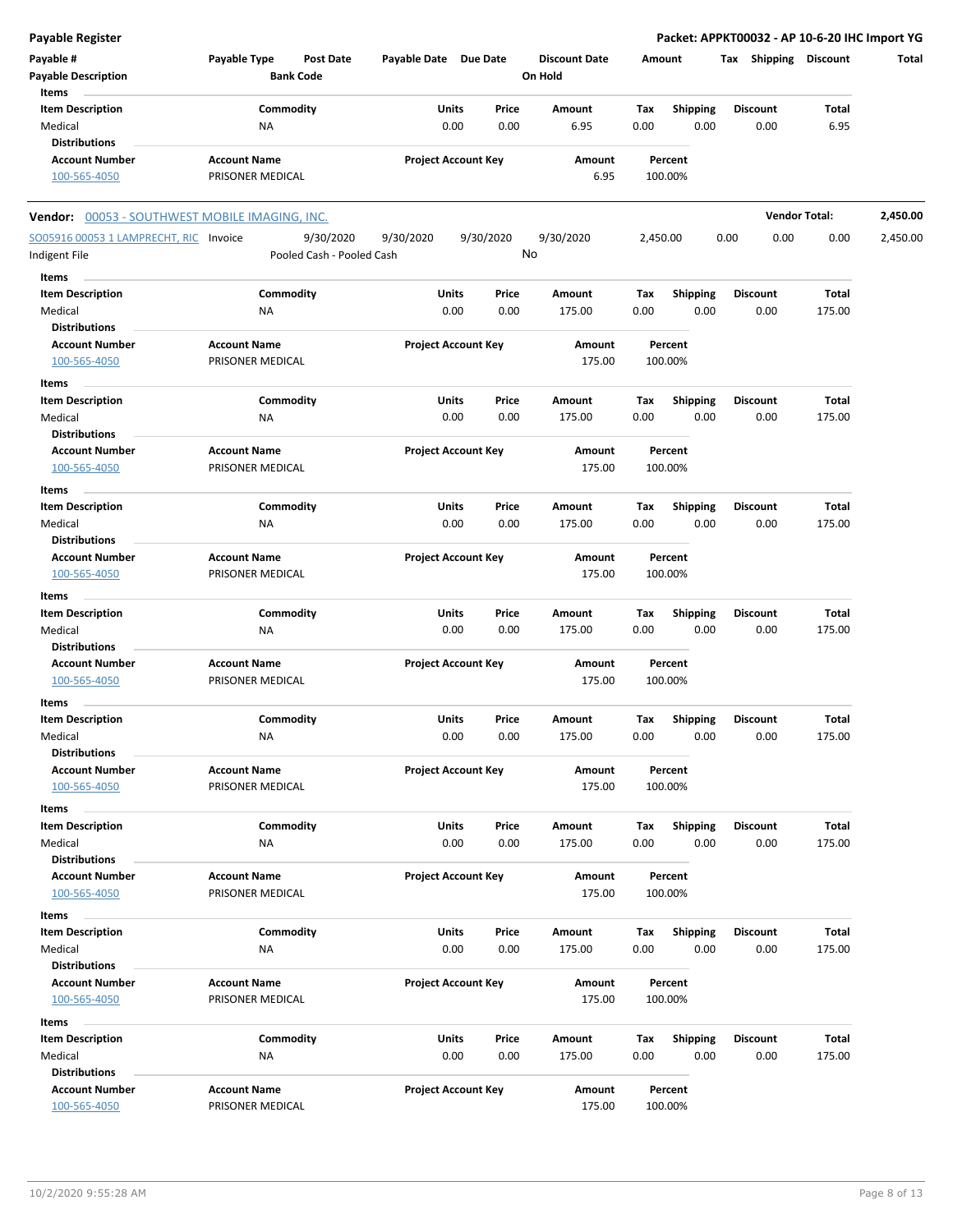| Items                                                   |                                                  |                                        |           |                            | On Hold            |             |                         |                  |                      |          |
|---------------------------------------------------------|--------------------------------------------------|----------------------------------------|-----------|----------------------------|--------------------|-------------|-------------------------|------------------|----------------------|----------|
| <b>Item Description</b>                                 |                                                  | Commodity                              | Units     | Price                      | Amount             | Tax         | <b>Shipping</b>         | <b>Discount</b>  | <b>Total</b>         |          |
| Medical                                                 | <b>NA</b>                                        |                                        |           | 0.00<br>0.00               | 175.00             | 0.00        | 0.00                    | 0.00             | 175.00               |          |
| <b>Distributions</b><br><b>Account Number</b>           | <b>Account Name</b>                              |                                        |           |                            | Amount             |             |                         |                  |                      |          |
| 100-565-4050                                            | PRISONER MEDICAL                                 |                                        |           | <b>Project Account Key</b> | 175.00             |             | Percent<br>100.00%      |                  |                      |          |
| Items                                                   |                                                  |                                        |           |                            |                    |             |                         |                  |                      |          |
| <b>Item Description</b><br>Medical                      | ΝA                                               | Commodity                              | Units     | Price<br>0.00<br>0.00      | Amount<br>175.00   | Tax<br>0.00 | <b>Shipping</b><br>0.00 | Discount<br>0.00 | Total<br>175.00      |          |
| <b>Distributions</b>                                    |                                                  |                                        |           |                            |                    |             |                         |                  |                      |          |
| <b>Account Number</b><br>100-565-4050                   | <b>Account Name</b><br>PRISONER MEDICAL          |                                        |           | <b>Project Account Key</b> | Amount<br>175.00   |             | Percent<br>100.00%      |                  |                      |          |
| Items                                                   |                                                  |                                        |           |                            |                    |             |                         |                  |                      |          |
| <b>Item Description</b>                                 |                                                  | Commodity                              | Units     | Price                      | Amount             | Tax         | <b>Shipping</b>         | <b>Discount</b>  | Total                |          |
| Medical                                                 | ΝA                                               |                                        |           | 0.00<br>0.00               | 175.00             | 0.00        | 0.00                    | 0.00             | 175.00               |          |
| <b>Distributions</b>                                    |                                                  |                                        |           |                            |                    |             |                         |                  |                      |          |
| <b>Account Number</b><br>100-565-4050                   | <b>Account Name</b><br>PRISONER MEDICAL          |                                        |           | <b>Project Account Key</b> | Amount<br>175.00   |             | Percent<br>100.00%      |                  |                      |          |
| Items                                                   |                                                  |                                        |           |                            |                    |             |                         |                  |                      |          |
| <b>Item Description</b><br>Medical                      | ΝA                                               | Commodity                              | Units     | Price<br>0.00<br>0.00      | Amount<br>175.00   | Tax<br>0.00 | <b>Shipping</b><br>0.00 | Discount<br>0.00 | Total<br>175.00      |          |
| <b>Distributions</b>                                    |                                                  |                                        |           |                            |                    |             |                         |                  |                      |          |
| <b>Account Number</b>                                   | <b>Account Name</b>                              |                                        |           | <b>Project Account Key</b> | Amount             |             | Percent                 |                  |                      |          |
| 100-565-4050                                            | PRISONER MEDICAL                                 |                                        |           |                            | 175.00             |             | 100.00%                 |                  |                      |          |
| Items                                                   |                                                  |                                        |           |                            |                    |             |                         |                  |                      |          |
| <b>Item Description</b>                                 |                                                  | Commodity                              | Units     | Price<br>0.00              | Amount             | Tax         | <b>Shipping</b><br>0.00 | Discount         | Total                |          |
| Medical<br><b>Distributions</b>                         | NA                                               |                                        |           | 0.00                       | 175.00             | 0.00        |                         | 0.00             | 175.00               |          |
| <b>Account Number</b>                                   | <b>Account Name</b>                              |                                        |           | <b>Project Account Key</b> | Amount             |             | Percent                 |                  |                      |          |
| 100-565-4050                                            | PRISONER MEDICAL                                 |                                        |           |                            | 175.00             |             | 100.00%                 |                  |                      |          |
| Items                                                   |                                                  |                                        |           |                            |                    |             |                         |                  |                      |          |
| <b>Item Description</b>                                 |                                                  | Commodity                              | Units     | Price                      | Amount             | Tax         | <b>Shipping</b>         | Discount         | Total                |          |
| Medical<br><b>Distributions</b>                         | <b>NA</b>                                        |                                        |           | 0.00<br>0.00               | 175.00             | 0.00        | 0.00                    | 0.00             | 175.00               |          |
| <b>Account Number</b><br>100-565-4050                   | <b>Account Name</b><br>PRISONER MEDICAL          |                                        |           | <b>Project Account Key</b> | Amount<br>175.00   |             | Percent<br>100.00%      |                  |                      |          |
| <b>Vendor:</b> <u>01061 - TEXOMA MEDICAL CENTER</u>     |                                                  |                                        |           |                            |                    |             |                         |                  | Vendor Total:        | 1,042.27 |
| 201205 01061 1 LOYA, SHANNON D Invoice<br>Indigent File |                                                  | 9/30/2020<br>Pooled Cash - Pooled Cash | 9/30/2020 | 9/30/2020                  | 9/30/2020<br>No    | 1,042.27    |                         | 0.00<br>0.00     | 0.00                 | 1,042.27 |
| Items<br><b>Item Description</b>                        |                                                  | Commodity                              | Units     | Price                      | Amount             | Tax         | <b>Shipping</b>         | <b>Discount</b>  | Total                |          |
| Medical<br><b>Distributions</b>                         | ΝA                                               |                                        |           | 0.00<br>0.00               | 1,042.27           | 0.00        | 0.00                    | 0.00             | 1,042.27             |          |
| <b>Account Number</b><br>100-645-4140                   | <b>Account Name</b><br>HOSPITAL, OUTPATIENT      |                                        |           | <b>Project Account Key</b> | Amount<br>1,042.27 |             | Percent<br>100.00%      |                  |                      |          |
| Vendor: 01227 - The Rehabilitation Center               |                                                  |                                        |           |                            |                    |             |                         |                  | <b>Vendor Total:</b> | 172.85   |
| 200901 01227 3 BENGE, AMY JEAN Invoice                  |                                                  | 9/30/2020                              | 9/30/2020 | 9/30/2020                  | 9/30/2020          |             | 172.85                  | 0.00<br>0.00     | 0.00                 | 172.85   |
| Indigent File                                           |                                                  | Pooled Cash - Pooled Cash              |           |                            | No                 |             |                         |                  |                      |          |
| Items                                                   |                                                  |                                        |           |                            |                    |             |                         |                  |                      |          |
| <b>Item Description</b>                                 |                                                  | Commodity                              | Units     | Price                      | Amount             | Tax         | <b>Shipping</b>         | Discount         | Total                |          |
| Medical<br><b>Distributions</b>                         | ΝA                                               |                                        |           | 0.00<br>0.00               | 116.19             | 0.00        | 0.00                    | 0.00             | 116.19               |          |
| <b>Account Number</b>                                   | <b>Account Name</b><br>AMBULATORY SURGICAL CENTE |                                        |           | <b>Project Account Key</b> | Amount<br>116.19   |             | Percent<br>100.00%      |                  |                      |          |

 $\overline{\phantom{a}}$ 

 $\frac{1}{2}$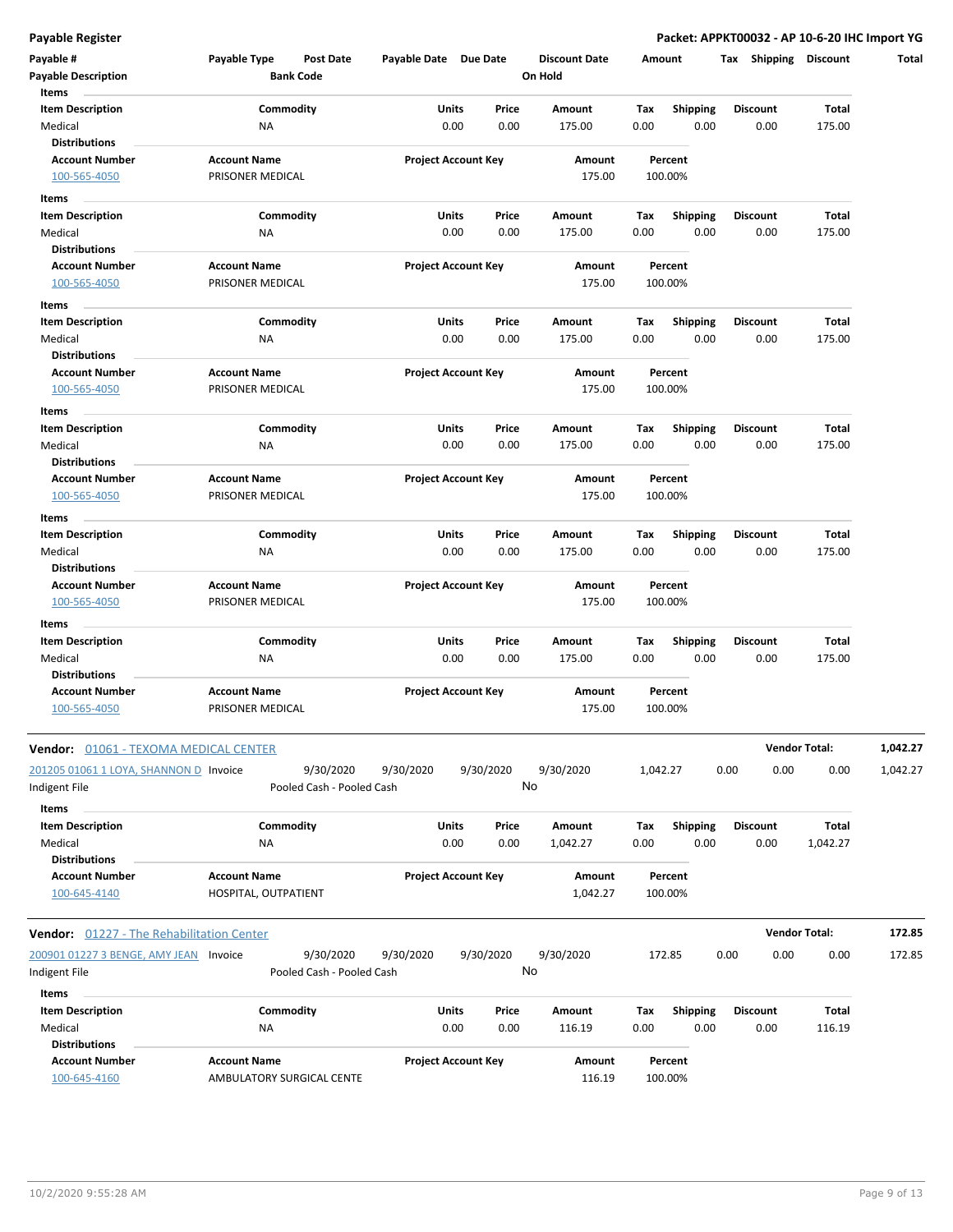| Payable #                              | Payable Type              | Post Date                 | Payable Date Due Date |                            | <b>Discount Date</b> |      | Amount          | Tax Shipping    | Discount             | Total    |
|----------------------------------------|---------------------------|---------------------------|-----------------------|----------------------------|----------------------|------|-----------------|-----------------|----------------------|----------|
| <b>Payable Description</b><br>Items    |                           | <b>Bank Code</b>          |                       |                            | On Hold              |      |                 |                 |                      |          |
| <b>Item Description</b>                |                           | Commodity                 | Units                 | Price                      | Amount               | Tax  | <b>Shipping</b> | <b>Discount</b> | <b>Total</b>         |          |
| Medical                                | ΝA                        |                           |                       | 0.00<br>0.00               | 27.00                | 0.00 | 0.00            | 0.00            | 27.00                |          |
| <b>Distributions</b>                   |                           |                           |                       |                            |                      |      |                 |                 |                      |          |
| <b>Account Number</b>                  | <b>Account Name</b>       |                           |                       | <b>Project Account Key</b> | Amount               |      | Percent         |                 |                      |          |
| 100-645-4160                           | AMBULATORY SURGICAL CENTE |                           |                       |                            | 27.00                |      | 100.00%         |                 |                      |          |
|                                        |                           |                           |                       |                            |                      |      |                 |                 |                      |          |
| Items                                  |                           |                           |                       |                            |                      |      |                 |                 |                      |          |
| <b>Item Description</b>                |                           | Commodity                 | Units                 | Price                      | Amount               | Тах  | Shipping        | <b>Discount</b> | Total                |          |
| Medical                                | ΝA                        |                           |                       | 0.00<br>0.00               | 29.66                | 0.00 | 0.00            | 0.00            | 29.66                |          |
| <b>Distributions</b>                   |                           |                           |                       |                            |                      |      |                 |                 |                      |          |
| <b>Account Number</b>                  | <b>Account Name</b>       |                           |                       | <b>Project Account Key</b> | Amount               |      | Percent         |                 |                      |          |
| 100-645-4160                           | AMBULATORY SURGICAL CENTE |                           |                       |                            | 29.66                |      | 100.00%         |                 |                      |          |
| Vendor: 01177 - TMC BONHAM HOSPITAL    |                           |                           |                       |                            |                      |      |                 |                 | <b>Vendor Total:</b> | 7,240.65 |
| 200712 01177 1 CALDERWOOD, JOH Invoice |                           | 9/30/2020                 | 9/30/2020             | 9/30/2020                  | 9/30/2020            |      | 7,240.65        | 0.00<br>0.00    | 0.00                 | 7,240.65 |
| Indigent File                          |                           | Pooled Cash - Pooled Cash |                       |                            | No                   |      |                 |                 |                      |          |
|                                        |                           |                           |                       |                            |                      |      |                 |                 |                      |          |
| Items                                  |                           |                           |                       |                            |                      |      |                 |                 |                      |          |
| <b>Item Description</b>                |                           | Commodity                 | Units                 | Price                      | Amount               | Tax  | <b>Shipping</b> | <b>Discount</b> | <b>Total</b>         |          |
| Medical                                | <b>NA</b>                 |                           |                       | 0.00<br>0.00               | 728.85               | 0.00 | 0.00            | 0.00            | 728.85               |          |
| <b>Distributions</b>                   |                           |                           |                       |                            |                      |      |                 |                 |                      |          |
| <b>Account Number</b>                  | <b>Account Name</b>       |                           |                       | <b>Project Account Key</b> | Amount               |      | Percent         |                 |                      |          |
| 100-645-4140                           | HOSPITAL, OUTPATIENT      |                           |                       |                            | 728.85               |      | 100.00%         |                 |                      |          |
| Items                                  |                           |                           |                       |                            |                      |      |                 |                 |                      |          |
| <b>Item Description</b>                |                           | Commodity                 | Units                 | Price                      | Amount               | Tax  | <b>Shipping</b> | <b>Discount</b> | Total                |          |
| Medical                                | <b>NA</b>                 |                           |                       | 0.00<br>0.00               | 3,509.85             | 0.00 | 0.00            | 0.00            | 3,509.85             |          |
| <b>Distributions</b>                   |                           |                           |                       |                            |                      |      |                 |                 |                      |          |
| <b>Account Number</b>                  | <b>Account Name</b>       |                           |                       | <b>Project Account Key</b> | Amount               |      | Percent         |                 |                      |          |
| 100-565-4050                           | PRISONER MEDICAL          |                           |                       |                            | 3,509.85             |      | 100.00%         |                 |                      |          |
| Items                                  |                           |                           |                       |                            |                      |      |                 |                 |                      |          |
| <b>Item Description</b>                |                           | Commodity                 | Units                 | Price                      | Amount               | Tax  | <b>Shipping</b> | <b>Discount</b> | <b>Total</b>         |          |
| Medical                                | ΝA                        |                           |                       | 0.00<br>0.00               | 1,545.75             | 0.00 | 0.00            | 0.00            | 1,545.75             |          |
| <b>Distributions</b>                   |                           |                           |                       |                            |                      |      |                 |                 |                      |          |
| <b>Account Number</b>                  | <b>Account Name</b>       |                           |                       | <b>Project Account Key</b> | Amount               |      | Percent         |                 |                      |          |
| 100-645-4140                           | HOSPITAL, OUTPATIENT      |                           |                       |                            | 1,545.75             |      | 100.00%         |                 |                      |          |
|                                        |                           |                           |                       |                            |                      |      |                 |                 |                      |          |
| Items                                  |                           |                           |                       |                            |                      |      |                 |                 |                      |          |
| <b>Item Description</b>                |                           | Commodity                 | Units                 | Price                      | Amount               | Tax  | Shipping        | Discount        | <b>Total</b>         |          |
| Medical                                | ΝA                        |                           |                       | 0.00<br>0.00               | 397.05               | 0.00 | 0.00            | 0.00            | 397.05               |          |
| <b>Distributions</b>                   |                           |                           |                       |                            |                      |      |                 |                 |                      |          |
| <b>Account Number</b>                  | <b>Account Name</b>       |                           |                       | <b>Project Account Key</b> | Amount               |      | Percent         |                 |                      |          |
| 100-645-4140                           | HOSPITAL, OUTPATIENT      |                           |                       |                            | 397.05               |      | 100.00%         |                 |                      |          |
| Items                                  |                           |                           |                       |                            |                      |      |                 |                 |                      |          |
| <b>Item Description</b>                |                           | Commodity                 | Units                 | Price                      | Amount               | Tax  | <b>Shipping</b> | <b>Discount</b> | Total                |          |
| Medical                                | ΝA                        |                           |                       | 0.00<br>0.00               | 125.70               | 0.00 | 0.00            | 0.00            | 125.70               |          |
| <b>Distributions</b>                   |                           |                           |                       |                            |                      |      |                 |                 |                      |          |
| <b>Account Number</b>                  | <b>Account Name</b>       |                           |                       | <b>Project Account Key</b> | Amount               |      | Percent         |                 |                      |          |
| 100-645-4140                           | HOSPITAL, OUTPATIENT      |                           |                       |                            | 125.70               |      | 100.00%         |                 |                      |          |
|                                        |                           |                           |                       |                            |                      |      |                 |                 |                      |          |
| Items                                  |                           |                           |                       |                            |                      |      |                 |                 |                      |          |
| <b>Item Description</b>                |                           | Commodity                 | Units                 | Price                      | Amount               | Tax  | <b>Shipping</b> | <b>Discount</b> | <b>Total</b>         |          |
| Medical                                | NA                        |                           |                       | 0.00<br>0.00               | 429.00               | 0.00 | 0.00            | 0.00            | 429.00               |          |
| <b>Distributions</b>                   |                           |                           |                       |                            |                      |      |                 |                 |                      |          |
| <b>Account Number</b>                  | <b>Account Name</b>       |                           |                       | <b>Project Account Key</b> | Amount               |      | Percent         |                 |                      |          |
| 100-645-4140                           | HOSPITAL, OUTPATIENT      |                           |                       |                            | 429.00               |      | 100.00%         |                 |                      |          |
| Items                                  |                           |                           |                       |                            |                      |      |                 |                 |                      |          |
| <b>Item Description</b>                |                           | Commodity                 | Units                 | Price                      | Amount               | Tax  | <b>Shipping</b> | <b>Discount</b> | Total                |          |
| Medical                                | NA                        |                           |                       | 0.00<br>0.00               | 504.45               | 0.00 | 0.00            | 0.00            | 504.45               |          |
| <b>Distributions</b>                   |                           |                           |                       |                            |                      |      |                 |                 |                      |          |
| <b>Account Number</b>                  | <b>Account Name</b>       |                           |                       | <b>Project Account Key</b> | Amount               |      | Percent         |                 |                      |          |
| 100-565-4050                           | PRISONER MEDICAL          |                           |                       |                            | 504.45               |      | 100.00%         |                 |                      |          |
|                                        |                           |                           |                       |                            |                      |      |                 |                 |                      |          |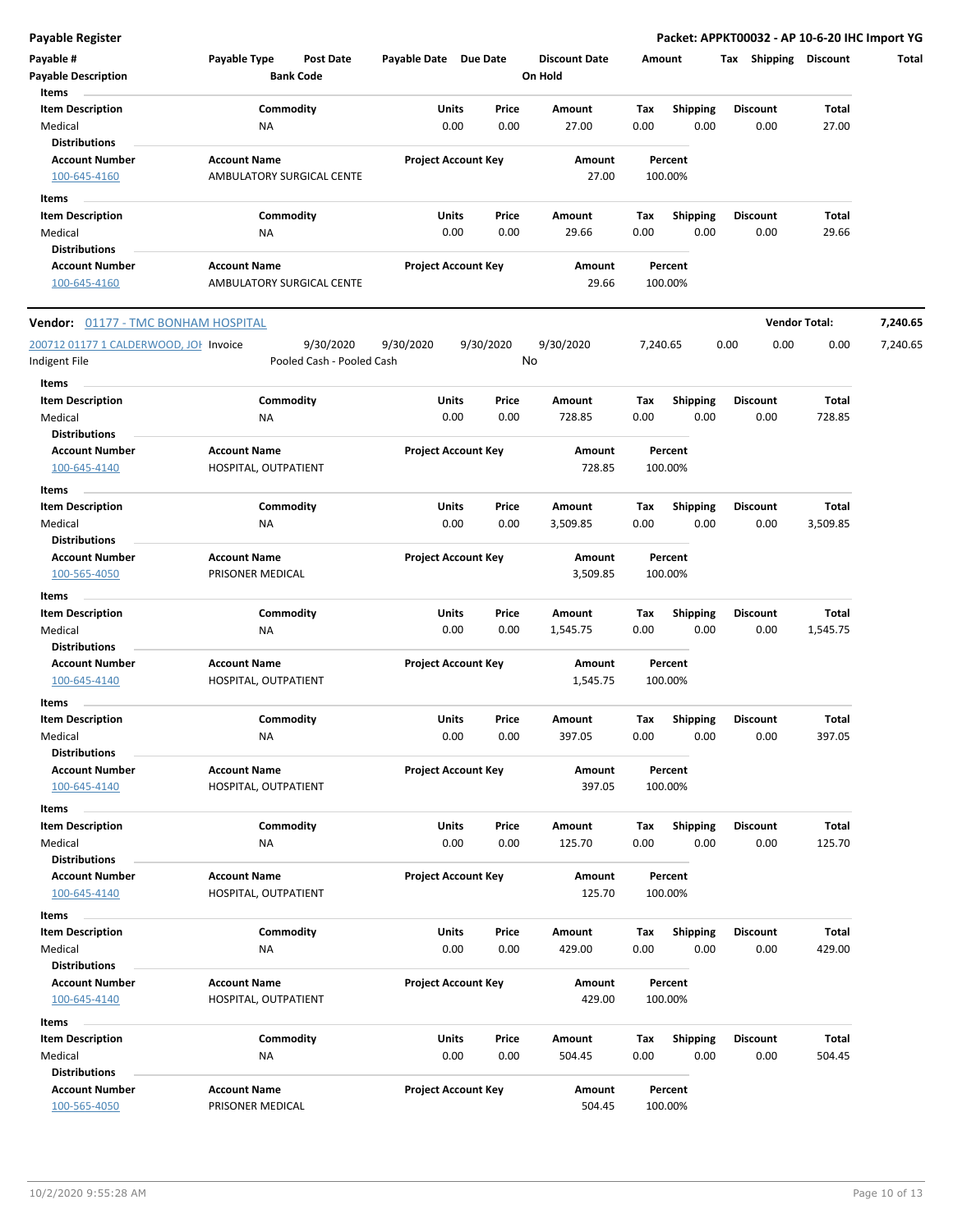| <b>Payable Register</b>                    |                      |                           |                     |                            |                      |          |                 |                 | Packet: APPKT00032 - AP 10-6-20 IHC Import YG |              |
|--------------------------------------------|----------------------|---------------------------|---------------------|----------------------------|----------------------|----------|-----------------|-----------------|-----------------------------------------------|--------------|
| Payable #                                  | Payable Type         | <b>Post Date</b>          | <b>Payable Date</b> | Due Date                   | <b>Discount Date</b> | Amount   |                 | Shipping<br>Tax | <b>Discount</b>                               | <b>Total</b> |
| <b>Payable Description</b>                 |                      | <b>Bank Code</b>          |                     |                            | On Hold              |          |                 |                 |                                               |              |
| 00633 - WILSON N JONES REGIONAL<br>Vendor: |                      |                           |                     |                            |                      |          |                 |                 | <b>Vendor Total:</b>                          | 5,428.13     |
| 191204 00633 4 SPURLOCK, STEPH             | Invoice              | 9/30/2020                 | 9/30/2020           | 9/30/2020                  | 9/30/2020            | 5,428.13 |                 | 0.00            | 0.00<br>0.00                                  | 5,428.13     |
| Indigent File                              |                      | Pooled Cash - Pooled Cash |                     |                            | No                   |          |                 |                 |                                               |              |
| Items                                      |                      |                           |                     |                            |                      |          |                 |                 |                                               |              |
| <b>Item Description</b>                    | Commodity            |                           | Units               | Price                      | Amount               | Tax      | <b>Shipping</b> | <b>Discount</b> | Total                                         |              |
| Medical                                    | <b>NA</b>            |                           |                     | 0.00<br>0.00               | 5,428.13             | 0.00     | 0.00            | 0.00            | 5,428.13                                      |              |
| <b>Distributions</b>                       |                      |                           |                     |                            |                      |          |                 |                 |                                               |              |
| <b>Account Number</b>                      | <b>Account Name</b>  |                           |                     | <b>Project Account Key</b> | Amount               |          | Percent         |                 |                                               |              |
| 100-645-4140                               | HOSPITAL, OUTPATIENT |                           |                     |                            | 5,428.13             |          | 100.00%         |                 |                                               |              |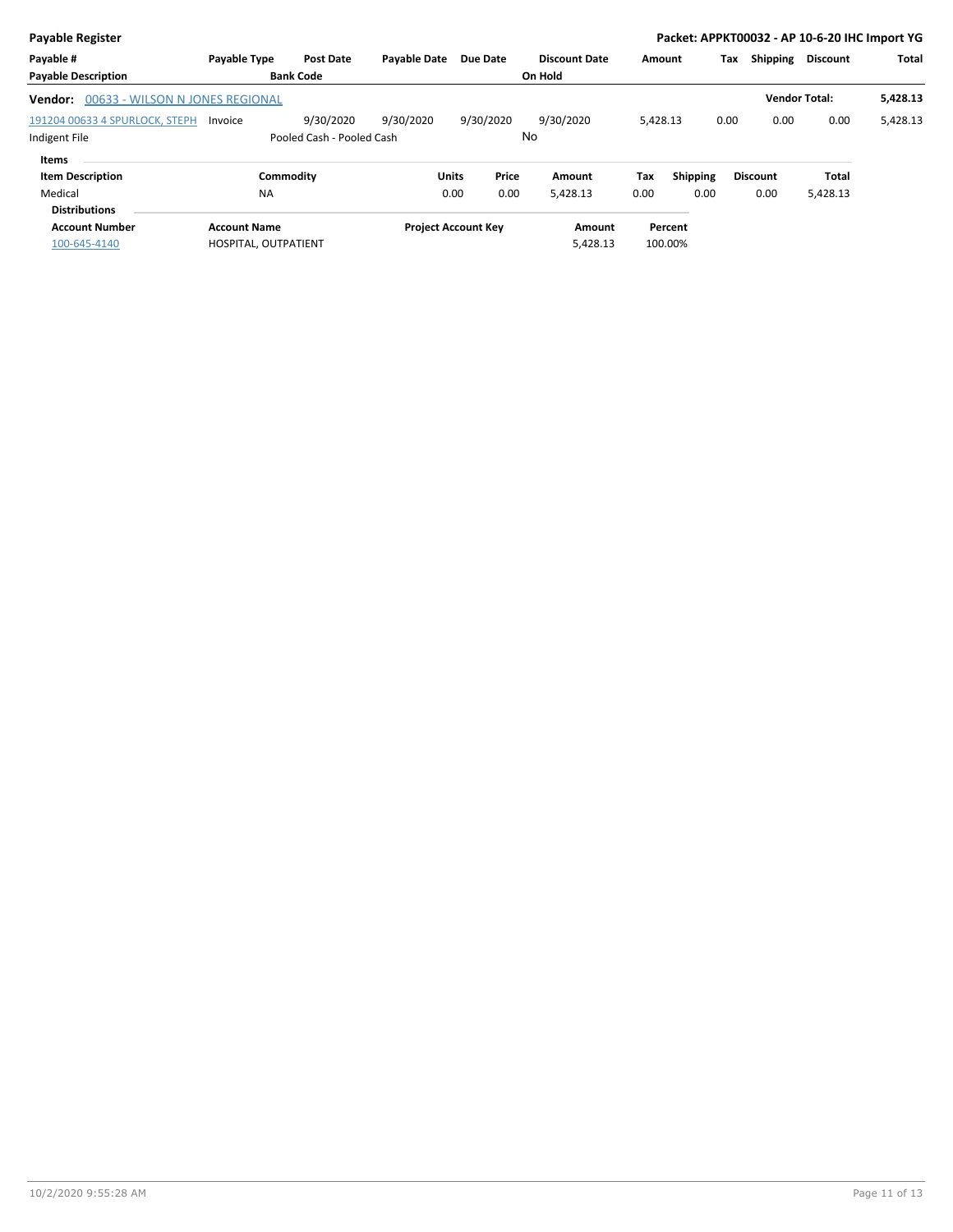## Payable Summary

| Type    | Count               | Gross     | Tax  | <b>Shipping</b> | <b>Discount</b> | <b>Tota</b> | <b>Manual Payment</b> | Balance   |
|---------|---------------------|-----------|------|-----------------|-----------------|-------------|-----------------------|-----------|
| Invoice | . .                 | 19.775.99 | 0.00 | 0.00            | 0.00            | 19.775.99   | 0.00                  | 19,775.99 |
|         | <b>Grand Total:</b> | 19,775.99 | 0.00 | 0.00            | 0.00            | 19.775.99   | 0.00                  | 19,775.99 |